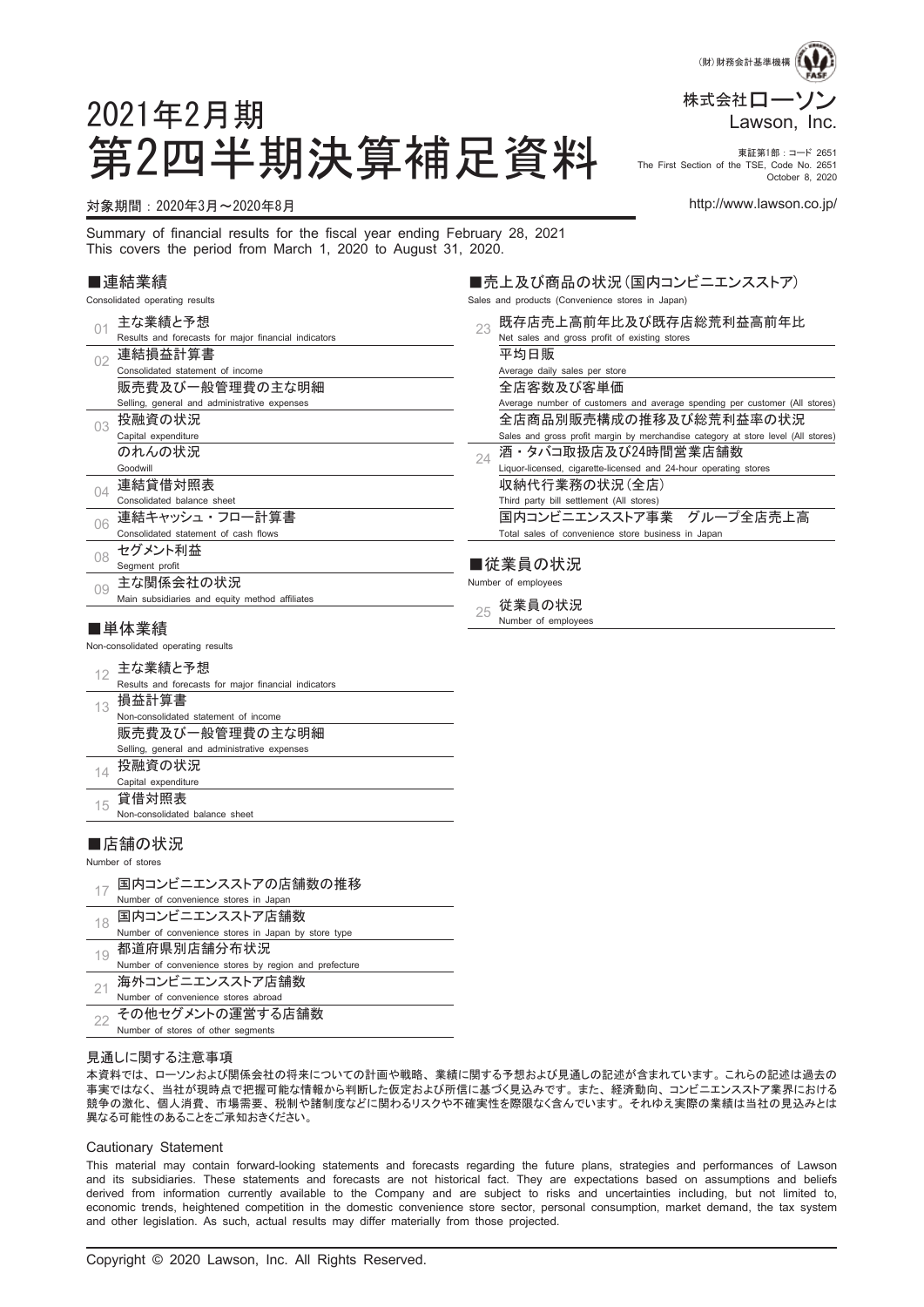#### ■主な業績と予想 Results and forecasts for major financial indicators

|                                                                                                           | 2019年度/FY2019                                                                  |        |                    | 2020年度/FY2020                      |                   |                                                     |                          |       |
|-----------------------------------------------------------------------------------------------------------|--------------------------------------------------------------------------------|--------|--------------------|------------------------------------|-------------------|-----------------------------------------------------|--------------------------|-------|
|                                                                                                           | 第2四半期/1H<br>通期/Full year<br>$2019.3.1 - 2019.8.31$<br>2019. 3. 1 - 2020. 2. 29 |        |                    | 第2四半期/1H<br>$2020.3.1 - 2020.8.31$ |                   | 通期計画/Full year (Forecast)<br>$2020.3.1 - 2021.2.28$ |                          |       |
|                                                                                                           | 金額/Amount 前年比/YoY                                                              |        | 金額/Amount 前年比/YoY  |                                    | 金額/Amount 前年比/YoY |                                                     | 金額/Amount 前年比/YoY        |       |
| チェーン全店売上高 (百万円)*1<br>Net sales of convenience stores (millions of yen)                                    | 1, 276, 999                                                                    |        | 104.3% 2,506,970   | 103.4%                             | 1, 173, 254       | 91.9%                                               | 2, 400, 000              | 95.7% |
| 加盟店売上高(百万円)<br>Net sales of franchised stores (millions of yen)                                           | 1, 165, 545                                                                    |        | 104.6% 2, 280, 482 | 103.4%                             | 1,069,559         | 91.8%                                               |                          |       |
| 直営店売上高(百万円)<br>Net sales of company-operated stores (millions of yen)                                     | 111, 453                                                                       | 101.5% | 226, 487           | 103.1%                             | 103, 695          | 93.0%                                               |                          |       |
| 営業総収入(百万円)*2<br>Gross operating revenue (millions of yen)                                                 | 369, 131                                                                       | 104.9% | 730, 236           | 104.2%                             | 322, 890          | 87.5%                                               | 670,000                  | 91.8% |
| 営業総利益 (百万円)<br>Operating gross profit (millions of yen)                                                   | 266, 337                                                                       | 105.6% | 524, 490           | 104.4%                             | 234, 232          | 87.9%                                               |                          |       |
| (対チェーン全店売上高比)<br>(Operating gross profit on Net sales of all convenience stores)                          | 20.9%                                                                          |        | 20.9%              |                                    | 20.0%             |                                                     |                          |       |
| 販売費及び一般管理費(百万円)<br>Selling, general and administrative expenses (millions of yen)                         | 229, 573                                                                       | 105.4% | 461, 547           | 104.5%                             | 217, 541          | 94.8%                                               |                          |       |
| (対チェーン全店売上高比)<br>(Selling, general and administrative expenses on Net<br>sales of all convenience stores) | 18.0%                                                                          |        | 18.4%              |                                    | 18.5%             |                                                     |                          |       |
| 営業利益 (百万円) Operating income (millions of yen)                                                             | 36.763                                                                         | 106.6% | 62, 943            | 103.6%                             | 16.690            | 45.4%                                               | 35,000                   | 55.6% |
| (対チェーン全店売上高比)<br>(Operating income on Net sales of all convenience stores)                                | 2.9%                                                                           |        | 2.5%               |                                    | 1.4%              |                                                     |                          |       |
| 経常利益(百万円)Ordinary income (millions of yen)                                                                | 35, 147                                                                        | 104.8% | 56, 346            | 97.7%                              | 14,862            | 42.3%                                               | 30.000                   | 53.2% |
| 親会社株主に帰属する四半期 (当期) 純利益 (百万円)<br>Profit attributable to owners of parent (millions of yen)                 | 20, 107                                                                        | 112.1% | 20, 108            | 78.6%                              | 3,307             | 16.4%                                               | 5,000                    | 24.9% |
| 1株当たり四半期(当期) 純利益 (円)<br>Profit per share (yen)                                                            | 200.95                                                                         |        |                    | 33.05<br>200.95                    |                   | 49.96 *3                                            |                          |       |
| 純資産 (百万円) Net assets (millions of yen)                                                                    | 283, 950                                                                       |        | 275, 347           |                                    | 274, 417          |                                                     |                          |       |
| 総資産 (百万円) Total assets (millions of yen)                                                                  | 1, 400, 535                                                                    |        |                    | 1, 357, 732                        |                   | 1, 294, 573                                         |                          |       |
| 1株当たり純資産 (円) Net assets per share (yen)                                                                   | 2.793.47                                                                       |        | 2.707.08           |                                    | 2.698.46          |                                                     | $\equiv$                 |       |
| 総資産四半期(当期) 純利益率 ROA                                                                                       |                                                                                | 1.5%   | 1.5%               |                                    | 0.2%              |                                                     |                          |       |
| 自己資本四半期(当期) 純利益率 ROE                                                                                      |                                                                                | 7.2%   | 7.3%               |                                    | 1.2%              |                                                     | $\overline{\phantom{0}}$ |       |
| 流動比率 Current ratio                                                                                        |                                                                                | 102.9% | 113.3%             |                                    | 100.0%            |                                                     |                          |       |
| 固定比率 Fixed ratio                                                                                          |                                                                                | 264.0% |                    | 266.2%                             |                   | 261.2%                                              |                          |       |
| 自己資本比率 Shareholders' equity ratio                                                                         |                                                                                | 20.0%  |                    | 20.0%                              |                   | 20.9%                                               |                          |       |
| 配当性向(連結) Payout ratio (consolidated)                                                                      |                                                                                | 37.3%  |                    | 74.6%                              |                   | 226.9%                                              |                          |       |

(注)

\*1 チェーン全店売上高は、 (株)ローソン単体および連結子会社を対象とし、 国内コンビニエンスストア事業、 海外事業および成城石井事業の店舗売上 高等の合計を記載しています。

なお、 成城石井事業については直営の成城石井店舗のみを集計しております。

\*2 営業総収入は直営店売上高、 加盟店からの収入等の合計です。

\*3 計画の1株当たり四半期(当期)純利益に関しては、 2020年8月31日現在の期末発行済株式数を用いて算出しております。

Notes:

\*1 The net sales of convenience stores include Lawson, Inc. and its consolidated subsidiaries.

Therefore, it is a sum of total sales of domestic convenience stores business, overseas business and Seijo Ishii business. In addition, for Seijo Ishii business, it is a total of its company-operated stores.

\*2 The gross operating revenue is a sum of total sales of company-operated stores, income from franchised stores and others.

\*3 Forecasted profit per share is calculated based on the number of outstanding shares as of August 31, 2020.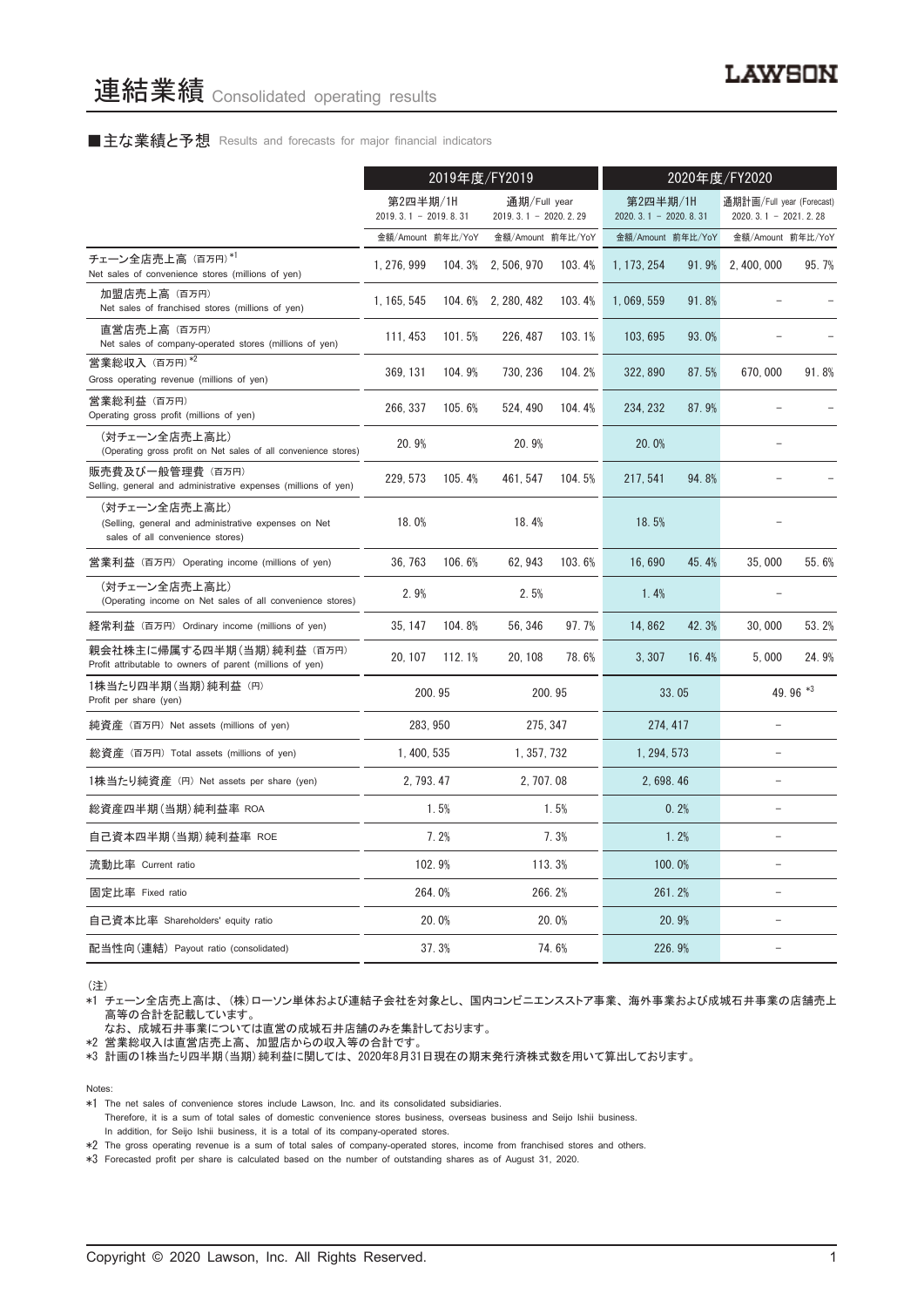# 連結業績 Consolidated operating results

# ■連結損益計算書 Consolidated statement of income

|                                                                      | 2019年度1H               |         | 2020年度1H               |         | 前年増減                |
|----------------------------------------------------------------------|------------------------|---------|------------------------|---------|---------------------|
|                                                                      | $2019.3.1 - 2019.8.31$ |         | $2020.3.1 - 2020.8.31$ |         | Increase (Decrease) |
|                                                                      | 百万円/Millions of yen    | 前年比/YoY | 百万円/Millions of yen    | 前年比/YoY | 百万円/Millions of yen |
| A. 営業総収入 Gross operating revenue<br>$B + E$                          | 369, 131               | 104.9%  | 322, 890               | 87.5%   | $-46.241$           |
| B. 売上高 Net sales*                                                    | 151, 426               | 104.1%  | 129.683                | 85.6%   | $-21,742$           |
| C. 売上原価 Cost of sales                                                | 102, 794               | 103.1%  | 88.658                 | 86.2%   | $-14, 135$          |
| D. 売上総利益 Gross profit<br>$B - C$                                     | 48, 631                | 106.2%  | 41,025                 | 84.4%   | $-7,606$            |
| E. 営業収入 Operating revenue<br>$F + G$                                 | 217, 705               | 105.4%  | 193.206                | 88.7%   | $-24.499$           |
| F. 加盟店からの収入 Income from franchised stores                            | 160.610                | 104.0%  | 145, 908               | 90.8%   | $-14, 702$          |
| G. その他の営業収入 Other operating revenue                                  | 57,095                 | 109.5%  | 47.298                 | 82.8%   | $-9,797$            |
| H. 営業総利益 Operating gross profit<br>$A - C = D + E$                   | 266, 337               | 105.6%  | 234, 232               | 87.9%   | $-32, 105$          |
| I. 販売費及び一般管理費 Selling, general and administrative expenses           | 229, 573               | 105.4%  | 217, 541               | 94.8%   | $-12,032$           |
| J. 営業利益 Operating income<br>$H - I$                                  | 36.763                 | 106.6%  | 16.690                 | 45.4%   | $-20.072$           |
| 営業外収益 Non-operating income                                           | 1.858                  | 90.1%   | 2.100                  | 113.1%  | 242                 |
| 営業外費用 Non-operating expenses                                         | 3, 474                 | 115.4%  | 3,929                  | 113.1%  | 454                 |
| 経常利益 Ordinary income                                                 | 35, 147                | 104.8%  | 14,862                 | 42.3%   | $-20, 284$          |
| 特別利益 Extraordinary income                                            | 163                    |         |                        |         | $-163$              |
| 特別損失 Extraordinary losses                                            | 4,678                  | 140.4%  | 7,478                  | 159.9%  | 2,800               |
| 税金等調整前四半期純利益 Profit before income taxes                              | 30.632                 | 101.4%  | 7.383                  | 24.1%   | $-23, 248$          |
| 法人税、住民税及び事業税 Income taxes - current                                  | 9.932                  | 81.7%   | 2.231                  | 22.5%   | $-7,700$            |
| 法人税等調整額 Income taxes - deferred                                      | 644                    | 514.3%  | 1.954                  | 303.0%  | 1,309               |
| 四半期純利益 Profit                                                        | 20.055                 | 111.9%  | 3, 198                 | 15.9%   | $-16, 857$          |
| 非支配株主に帰属する四半期純利益<br>Profit attributable to non-controlling interests | $-51$                  | 370.6%  | $-109$                 | 210.7%  | $-57$               |
| 親会社株主に帰属する四半期純利益<br>Profit attributable to owners of parent          | 20, 107                | 112.1%  | 3,307                  | 16.4%   | $-16,799$           |

(注)

\* 「売上高」 は、 直営店売上高、 Eコマース売上高、 卸売事業売上高等の合計です。

Note:

\* Net sales of company-operated stores, e-commerce business, wholesale business and others.

■販売費及び一般管理費の主な明細 Selling, general and administrative expenses

|                                                          | 2019年度1H               |         | 2020年度1H               |         | 前年増減                |  |
|----------------------------------------------------------|------------------------|---------|------------------------|---------|---------------------|--|
|                                                          | $2019.3.1 - 2019.8.31$ |         | $2020.3.1 - 2020.8.31$ |         | Increase (Decrease) |  |
|                                                          | 百万円/Millions of yen    | 前年比/YoY | 百万円/Millions of yen    | 前年比/YoY | 百万円/Millions of yen |  |
| 地代家賃 Rents                                               | 66.821                 | 101.7%  | 63.780                 | 95.4%   | $-3.040$            |  |
| 人件費 Personnel expenses                                   | 43.524                 | 103.3%  | 40.981                 | 94.2%   | $-2.542$            |  |
| 有形固定資産減価償却費 Depreciation of property and store equipment | 30.293                 | 118.4%  | 31.373                 | 103.6%  | 1.080               |  |
| 広告宣伝費 Advertising expenses                               | 15.173                 | 106.9%  | 11.909                 | 78.5%   | $-3.263$            |  |
| 販売手数料 Sales commission                                   | 22.180                 | 105.9%  | 17.898                 | 80.7%   | $-4.281$            |  |
| その他 Other                                                | 51.581                 | 104.7%  | 51.597                 | 100.0%  | 16                  |  |
| 合計 Total                                                 | 229.573                | 105.4%  | 217.541                | 94.8%   | $-12.032$           |  |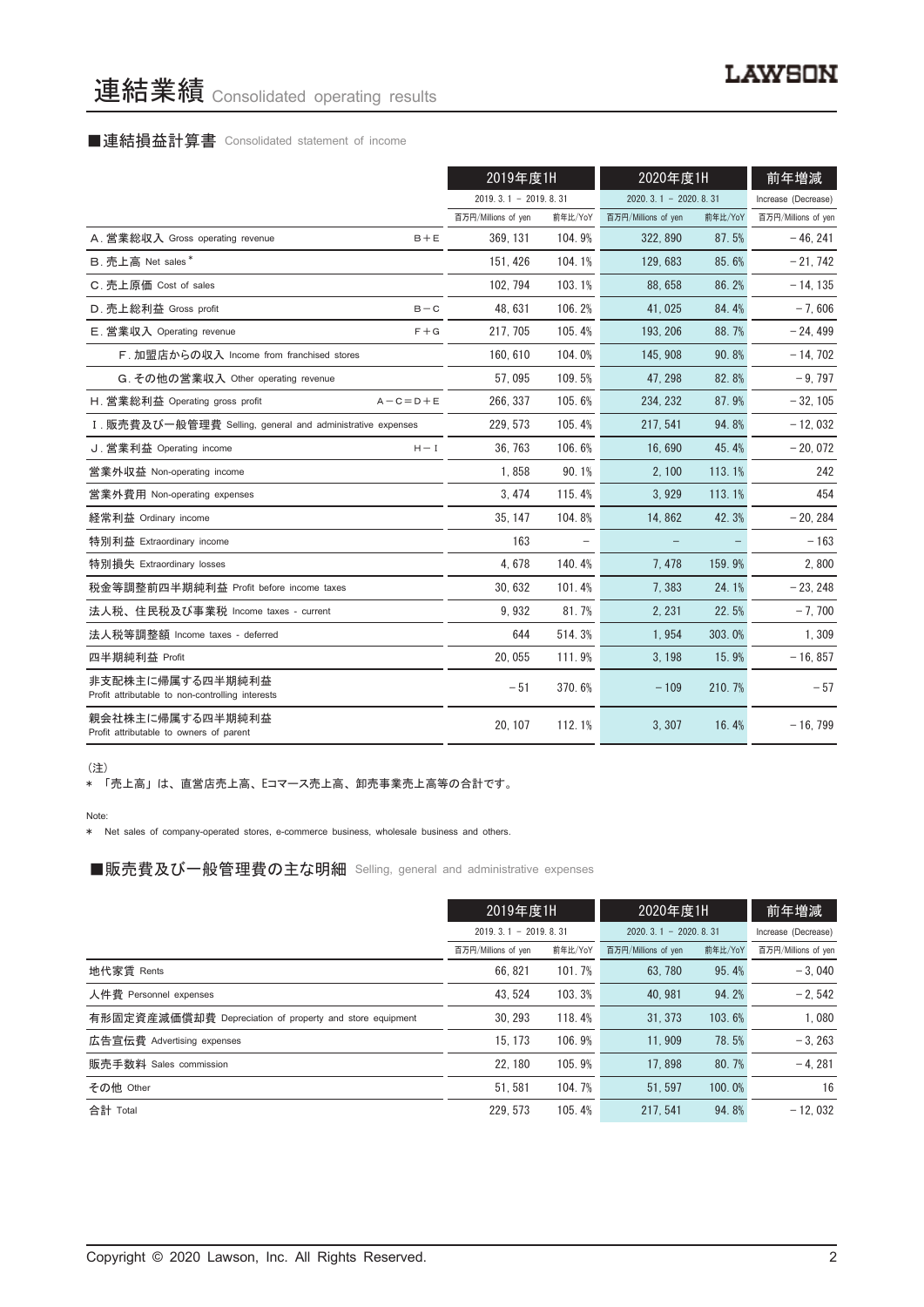#### ■投融資の状況 Capital expenditure

|                                                                | 2019年度1H               | 2020年度1H               | 前年増減                | 2020年度計画                             |
|----------------------------------------------------------------|------------------------|------------------------|---------------------|--------------------------------------|
|                                                                | $2019.3.1 - 2019.8.31$ | $2020.3.1 - 2020.8.31$ | Increase (Decrease) | Forecasts / 2020. 3. 1 - 2021. 2. 28 |
|                                                                | 百万円/Millions of yen    | 百万円/Millions of yen    | 百万円/Millions of yen | 百万円/Millions of yen                  |
| 新店投資 New store investments                                     | 13, 415                | 6, 204                 | $-7, 211$           | 14,500                               |
| 既存店投資<br>Existing store investments                            | 4, 236                 | 4,465                  | 228                 | 10,000                               |
| システム関連投資<br>IT-related investments                             | 6,672                  | 4,700                  | $-1,971$            | 9,500                                |
| その他 Other                                                      | 629                    | 206                    | $-422$              |                                      |
| 投資小計 Subtotal                                                  | 24, 953                | 15, 576                | $-9,376$            | 34,000                               |
| 出資・融資<br>Investments and advances                              | 1,250                  | 2,085                  | 834                 | 2,000                                |
| リース Leases <sup>*</sup>                                        | 25,682                 | 12, 728                | $-12,954$           | 36,000                               |
| 合計 Total                                                       | 51,886                 | 30, 390                | $-21,496$           | 72,000                               |
| 有形固定資産減価償却費<br>Depreciation of property and store<br>equipment | 30, 348                | 31, 433                | 1,085               | 62,500                               |
| 無形固定資産償却費<br>Amortization of intangible assets                 | 8,069                  | 9,067                  | 997                 | 18,000                               |
| 減価償却費合計<br>Total depreciation and amortization                 | 38, 417                | 40,500                 | 2,082               | 80, 500                              |

<sup>(</sup>注)

、----<br>\* リース債務の返済による支出は、2019年度第2四半期累計期間は24,719百万円、2020年度第2四半期累計期間は26,165百万円です。

\* The amount of repayments of lease obligations (consolidated) is 24,719 millions of yen in the first half of fiscal year 2019 and 26,165 millions of yen in the first half of fiscal year 2020.

### ■のれんの状況 Goodwill

|                                                       | 2019年度1H               |         | 2020年度1H               |         | 前年増減                |
|-------------------------------------------------------|------------------------|---------|------------------------|---------|---------------------|
|                                                       | $2019.3.1 - 2019.8.31$ |         | $2020.3.1 - 2020.8.31$ |         | Increase (Decrease) |
|                                                       | 百万円/Millions of yen    | 前年比/YoY | 百万円/Millions of yen    | 前年比/YoY | 百万円/Millions of yen |
| のれん償却額<br>Amortization of goodwill                    |                        |         |                        |         |                     |
| 国内コンビニエンスストア事業<br>Domestic convenience store business | 1.221                  | 101.1%  | 1.168                  | 95.7%   | $-52$               |
| 成城石井事業<br>Seijo Ishii business                        | 718                    | 100.0%  | 718                    | 100.0%  |                     |
| エンタテインメント関連事業<br>Entertainment-related business       | 250                    | 100.0%  | 250                    | 100.0%  |                     |
| 海外事業 Overseas business                                | 27                     | 93.6%   | 27                     | 96.8%   | $-0$                |
| 合計 Total                                              | 2.219                  | 100.5%  | 2.165                  | 97.6%   | $-53$               |

|                                                       | 2019年度<br>(2020年2月29日現在) |         | 2020年度第2四半期<br>(2020年8月31日現在)  |       | 2019年度末からの増減                         |
|-------------------------------------------------------|--------------------------|---------|--------------------------------|-------|--------------------------------------|
|                                                       | FY2019 (As of 2020.2.29) |         | FY2020 (As of 2020, 8, 31)     |       | Increase (Decrease) from 2020. 2. 29 |
|                                                       | 百万円/Millions of yen      | 前年比/YoY | 百万円/Millions of yen<br>前年比/YoY |       | 百万円/Millions of yen                  |
| 当期末残高<br>Balance of goodwill at end of period         |                          |         |                                |       |                                      |
| 国内コンビニエンスストア事業<br>Domestic convenience store business | 13.654                   | 84.8%   | 12.485                         | 91.4% | $-1.168$                             |
| 成城石井事業<br>Seijo Ishii business                        | 20.958                   | 93.6%   | 20.240                         | 96.6% | $-718$                               |
| エンタテインメント関連事業<br>Entertainment-related business       | 7.185                    | 93.5%   | 6.934                          | 96.5% | $-250$                               |
| 海外事業 Overseas business                                | 583                      | 89.0%   | 539                            | 92.5% | $-43$                                |
| 合計 Total                                              | 42.381                   | 90.5%   | 40.199                         | 94.9% | $-2.182$                             |

Note: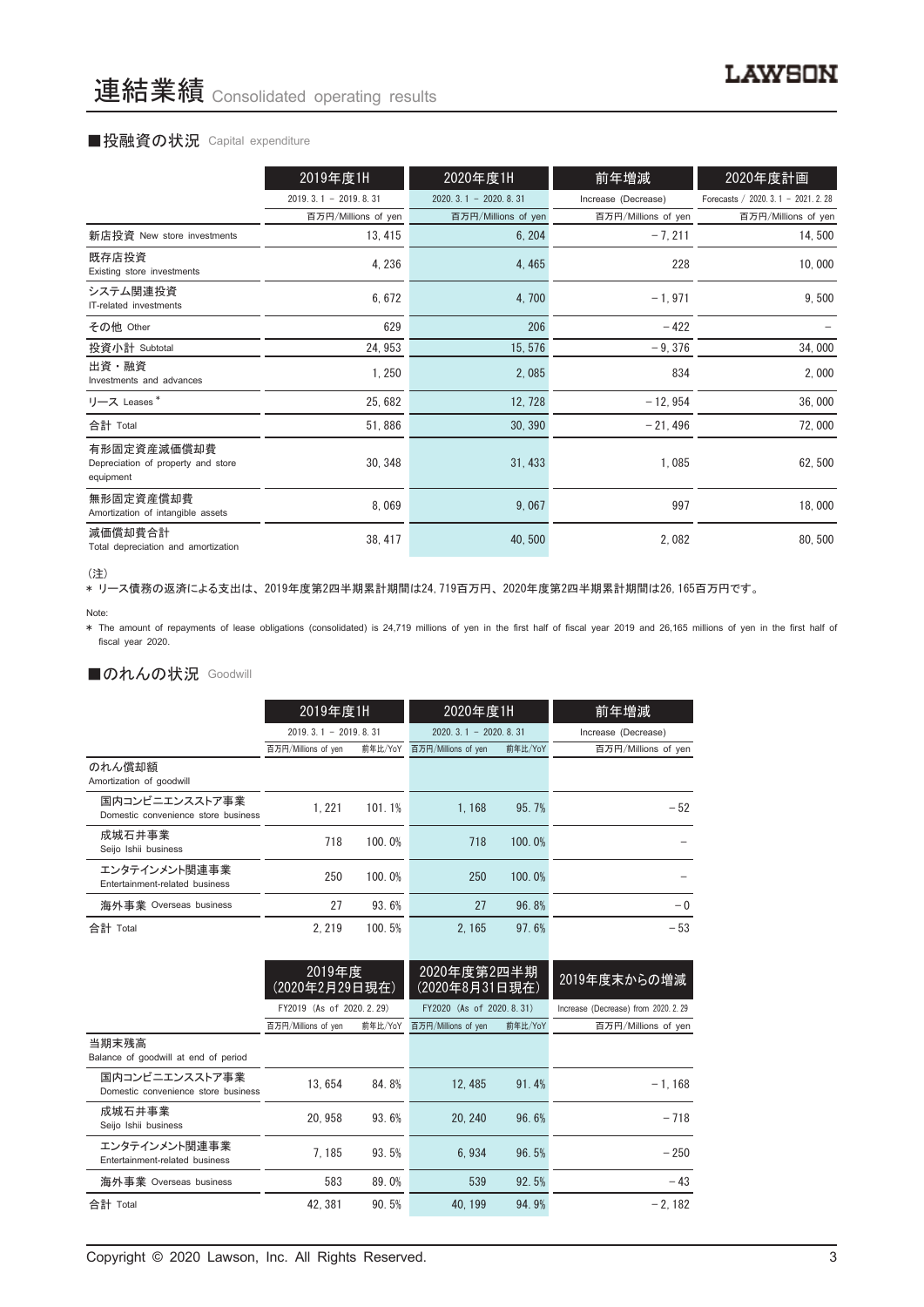#### ■連結貸借対照表 Consolidated balance sheet

|                                                                            | 2019年度<br>(2020年2月29日現在) | 2020年度第2四半期<br>(2020年8月31日現在) | 2019年度末からの増減                       |
|----------------------------------------------------------------------------|--------------------------|-------------------------------|------------------------------------|
|                                                                            | FY2019 (As of 2020.2.29) | FY2020 (As of 2020.8.31)      | Increase (Decrease) from 2020.2.29 |
| [資産の部Assets]                                                               | 百万円/Millions of yen      | 百万円/Millions of yen           | 百万円/Millions of yen                |
| 流動資産 Current assets                                                        | 636, 697                 | 589, 373                      | $-47,323$                          |
| 現金及び預金 Cash and deposits *                                                 | 343.587                  | 326, 869                      | $-16, 717$                         |
| 加盟店貸勘定 Accounts receivable - due from franchised stores                    | 47, 366                  | 40, 230                       | $-7,135$                           |
| リース債権 Lease receivables                                                    | 17,876                   | 17, 254                       | $-622$                             |
| 商品 Merchandise                                                             | 20, 985                  | 21,019                        | 34                                 |
| 未収入金 Accounts receivable - other                                           | 159, 122                 | 150, 508                      | $-8,613$                           |
| その他 Other                                                                  | 47.802                   | 33, 521                       | $-14,280$                          |
| 貸倒引当金 Allowance for doubtful accounts                                      | $-42$                    | $-30$                         | 11                                 |
| 固定資産 Non-current assets                                                    | 721.035                  | 705.199                       | $-15.835$                          |
| 有形固定資産 Property and store equipment                                        | 392.938                  | 384,096                       | $-8,841$                           |
| ・建物及び構築物 Buildings and structures                                          | 201, 526                 | 201, 461                      | $-65$                              |
| ・工具、器具及び備品 Tools, furniture and fixtures                                   | 20,093                   | 18, 799                       | $-1, 294$                          |
| ・リース資産 Leased assets                                                       | 146, 235                 | 140, 197                      | $-6,038$                           |
| ・その他 Other                                                                 | 25,082                   | 23, 638                       | - 1, 443                           |
| 無形固定資産 Intangible assets                                                   | 97,063                   | 91, 593                       | $-5,470$                           |
| ・ソフトウエア Software                                                           | 45, 151                  | 42, 171                       | $-2,979$                           |
| ・のれん Goodwill                                                              | 42, 381                  | 40, 199                       | - 2, 182                           |
| •商標権 Trademark right                                                       | 8,849                    | 8,541                         | $-308$                             |
| ・その他 Other                                                                 | 680                      | 680                           | $-0$                               |
| 投資その他の資産 Investments and other assets                                      | 231,033                  | 229, 509                      | $-1,523$                           |
| ・長期貸付金 Long-term loans receivable                                          | 42, 488                  | 42, 548                       | 60                                 |
| ・差入保証金 Guarantee deposits                                                  | 107, 193                 | 104, 098                      | $-3,094$                           |
| ・繰延税金資産 Deferred tax assets                                                | 34, 378                  | 30,695                        | $-3,682$                           |
| • その他 Other                                                                | 47.604                   | 52,750                        | 5, 146                             |
| ・貸倒引当金 Allowance for doubtful accounts                                     | $-630$                   | $-584$                        | 46                                 |
| 資産合計 Total assets                                                          | 1, 357, 732              | 1, 294, 573                   | $-63, 159$                         |
|                                                                            |                          |                               |                                    |
| 有形固定資産の減価償却累計額<br>Accumulated depreciation of property and store equipment | 366, 817                 | 383, 265                      | 16, 448                            |

(注)

\* 2020年8月31日現在、 現金及び預金には金融関連事業の306,524百万円が含まれており、 主にATM充填金として使用しております。

Note: \* The amount of cash and deposits for financial services business as of August 31, 2020 is 306,524 millions of yen, most of which is used for refilling ATMs.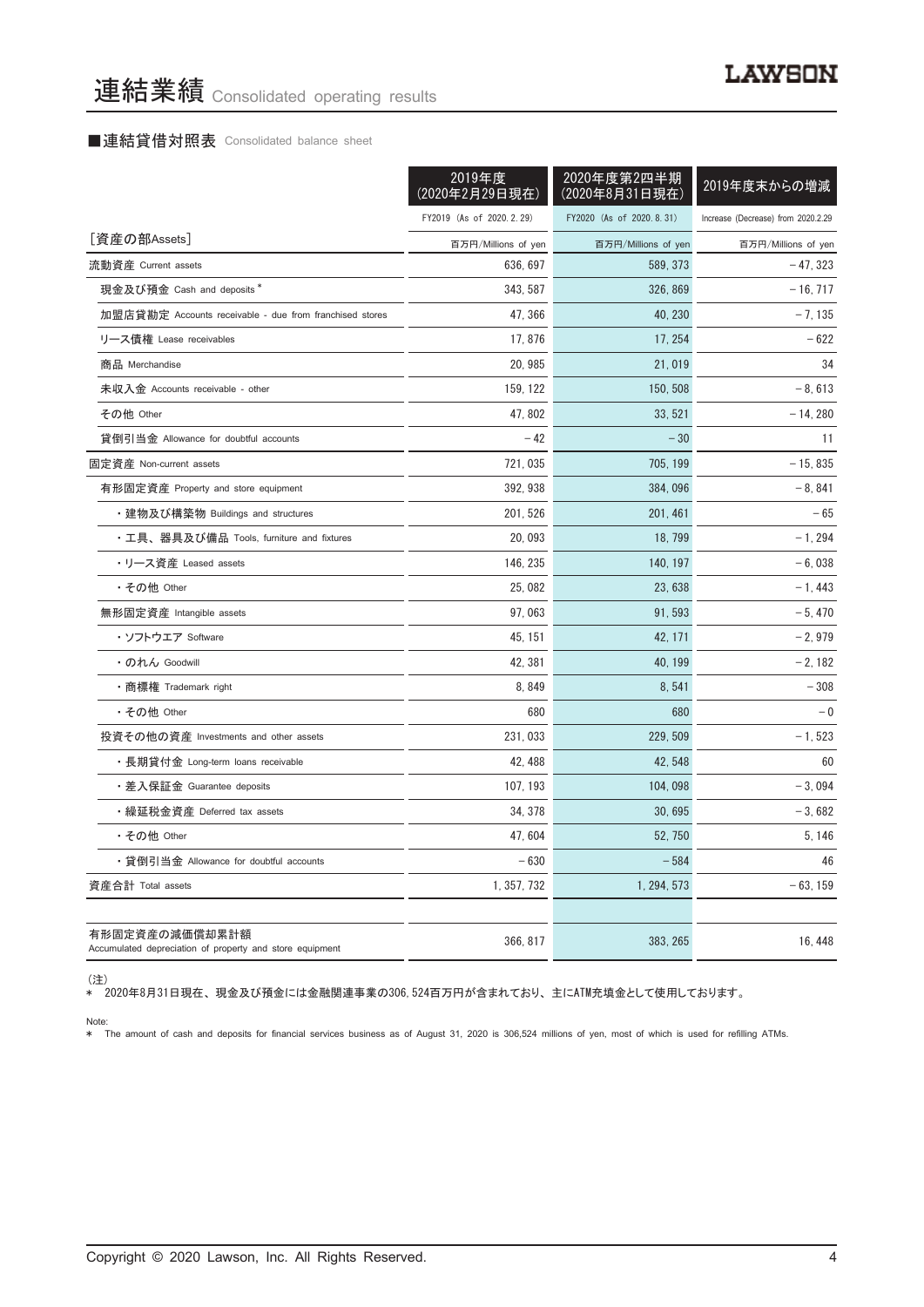#### ■連結貸借対照表 Consolidated balance sheet

|                                                                                                                 | 2019年度<br>(2020年2月29日現在) | 2020年度第2四半期<br>(2020年8月31日現在) | 2019年度末からの増減                       |
|-----------------------------------------------------------------------------------------------------------------|--------------------------|-------------------------------|------------------------------------|
|                                                                                                                 | FY2019 (As of 2020.2.29) | FY2020 (As of 2020.8.31)      | Increase (Decrease) from 2020.2.29 |
| [負債の部Liabilities]                                                                                               | 百万円/Millions of yen      | 百万円/Millions of yen           | 百万円/Millions of yen                |
| 流動負債 Current liabilities                                                                                        | 561, 963                 | 589, 153                      | 27, 189                            |
| 買掛金 Accounts payable - trade                                                                                    | 129, 397                 | 137, 388                      | 7,990                              |
| 短期借入金 Short-term loans payable                                                                                  | 39, 850                  | 36, 350                       | $-3,500$                           |
| リース債務 Lease obligations                                                                                         | 45, 610                  | 44, 341                       | $-1,268$                           |
| 未払金 Accounts payable - other                                                                                    | 94, 848                  | 87,024                        | $-7,823$                           |
| 未払法人税等 Income taxes payable                                                                                     | 7,915                    | 3, 177                        | $-4.738$                           |
| 預り金 Deposits received                                                                                           | 193, 096                 | 142, 171                      | $-50,924$                          |
| 賞与引当金 Provision for bonuses                                                                                     | 4,667                    | 4, 171                        | - 495                              |
| その他 Other                                                                                                       | 46, 577                  | 134, 527                      | 87, 950                            |
| 固定負債 Non-current liabilities                                                                                    | 520, 421                 | 431,002                       | $-89,418$                          |
| 長期借入金 Long-term loans payable *                                                                                 | 310,000                  | 230,000                       | $-80,000$                          |
| リース債務 Lease obligations                                                                                         | 136, 665                 | 127, 537                      | $-9,127$                           |
| 繰延税金負債 Deferred tax liabilities                                                                                 | 521                      | 503                           | $-17$                              |
| 役員退職慰労引当金<br>Provision for retirement benefits to executive officers and audit and<br>supervisory board members | 282                      | 255                           | $-27$                              |
| 退職給付に係る負債 Net defined benefit liability                                                                         | 16, 245                  | 16.547                        | 301                                |
| 資産除去債務 Asset retirement obligations                                                                             | 35, 335                  | 35, 559                       | 223                                |
| その他 Other                                                                                                       | 21, 370                  | 20, 599                       | $-770$                             |
| 負債合計 Total liabilities                                                                                          | 1, 082, 385              | 1, 020, 156                   | $-62, 229$                         |
| [純資産の部Net assets]                                                                                               |                          |                               |                                    |
| 株主資本 Shareholders' equity                                                                                       | 267, 181                 | 262, 746                      | $-4,435$                           |
| 資本金 Capital stock                                                                                               | 58, 506                  | 58, 506                       |                                    |
| 資本剰余金 Capital surplus                                                                                           | 44,605                   | 44,608                        | 3                                  |
| 利益剰余金 Retained earnings                                                                                         | 165, 081                 | 160, 621                      | $-4,459$                           |
| 自己株式 Treasury shares                                                                                            | $-1,011$                 | $-990$                        | 21                                 |
| その他の包括利益累計額<br>Accumulated other comprehensive income                                                           | 3,695                    | 7,282                         | 3,586                              |
| その他有価証券評価差額金<br>Valuation difference on available-for-sale securities                                           | 1,496                    | 5, 282                        | 3,786                              |
| 土地再評価差額金 Revaluation reserve for land                                                                           | $-207$                   | $-207$                        |                                    |
| 為替換算調整勘定 Foreign currency translation adjustments                                                               | 3,341                    | 3,051                         | $-289$                             |
| 退職給付に係る調整累計額<br>Remeasurements of defined benefit plans                                                         | $-934$                   | $-844$                        | 90                                 |
| 新株予約権 Subscription rights to shares                                                                             | 255                      | 333                           | 78                                 |
| 非支配株主持分 Non-controlling interests                                                                               | 4, 214                   | 4,054                         | $-159$                             |
| 純資産合計 Net assets                                                                                                | 275, 347                 | 274, 417                      | -930                               |
| 負債純資産合計 Liabilities and net assets                                                                              | 1, 357, 732              | 1, 294, 573                   | $-63, 159$                         |

<sup>(</sup>注)

\* 2020年8月31日現在、 長期借入金には金融関連事業の180,000百万円が含まれております。

Note:

\* The amount of loans payable for financial services business as of August 31, 2020 is 180,000 millions of yen.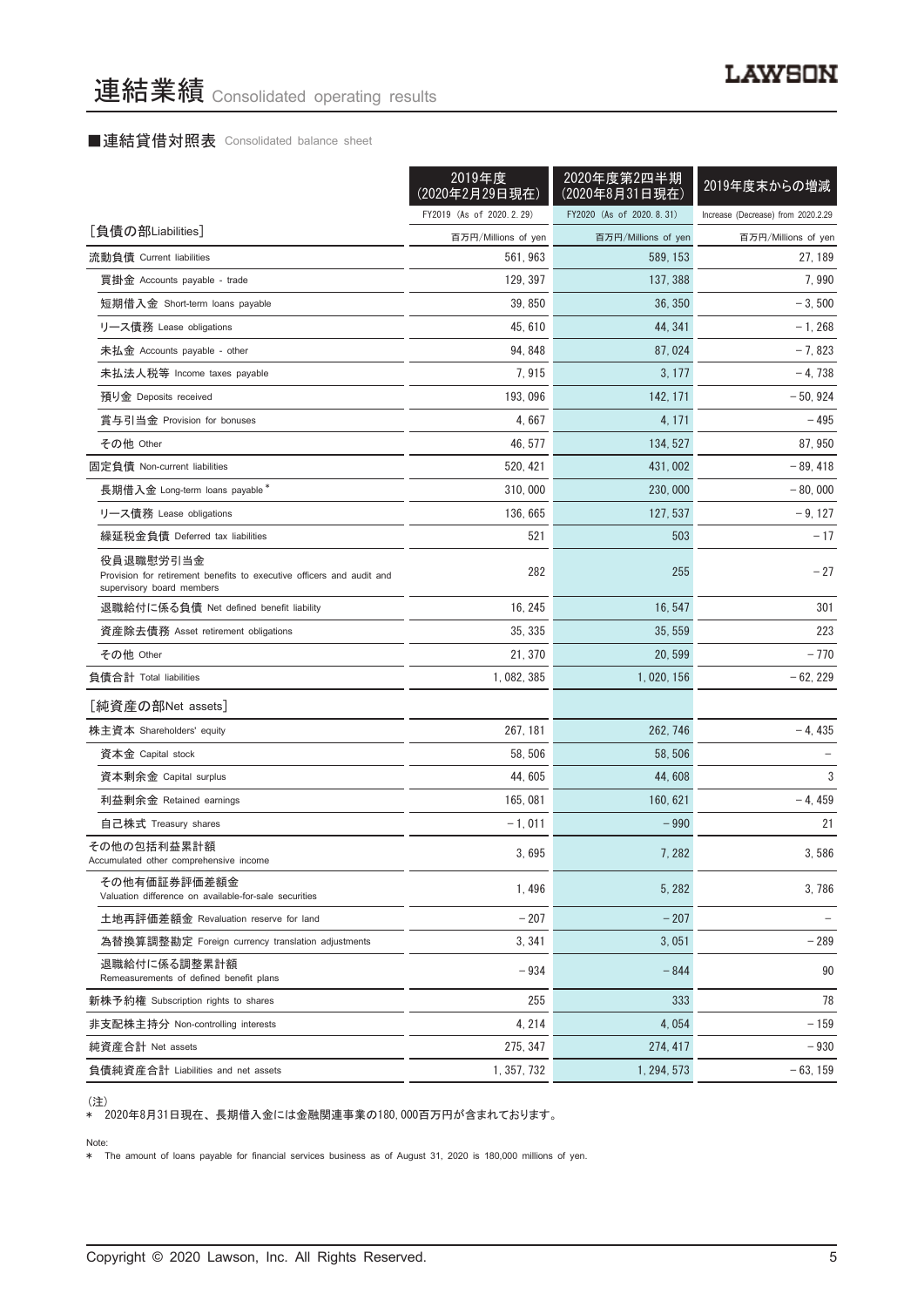# ■連結キャッシュ・フロー計算書 Consolidated statement of cash flows

|                                                                                          | 2019年度1H               | 2020年度1H               | 前年増減                |
|------------------------------------------------------------------------------------------|------------------------|------------------------|---------------------|
| Ⅰ. 営業活動によるキャッシュ・フロー                                                                      | $2019.3.1 - 2019.8.31$ | $2020.3.1 - 2020.8.31$ | Increase (Decrease) |
| I. Net cash provided by (used in) operating activities                                   | 百万円/Millions of yen    | 百万円/Millions of yen    | 百万円/Millions of yen |
| 税金等調整前四半期純利益 Profit before income taxes                                                  | 30.632                 | 7,383                  | $-23, 248$          |
| 減価償却費 Depreciation and amortization                                                      | 38.417                 | 40, 500                | 2,082               |
| 減損損失 Impairment loss                                                                     | 1,870                  | 2,099                  | 229                 |
| 受取利息 Interest income                                                                     | $-336$                 | $-327$                 | 9                   |
| 支払利息 Interest expenses                                                                   | 1,975                  | 1,943                  | $-32$               |
| 固定資産除却損 Loss on retirement of non-current assets                                         | 2, 253                 | 1,832                  | - 420               |
| 売上債権の増減額(マイナスは増加)<br>Decrease (increase) in notes and accounts receivable - trade        | $-737$                 | 7, 111                 | 7,849               |
| 未収入金の増減額(マイナスは増加)<br>Decrease (increase) in accounts receivable - other                  | $-43,833$              | 8,511                  | 52, 344             |
| 仕入債務の増減額(マイナスは減少)<br>Increase (decrease) in notes and accounts payable - trade           | 28, 710                | 8, 234                 | $-20, 475$          |
| 未払金の増減額(マイナスは減少)<br>Increase (decrease) in accounts payable - other                      | 4, 178                 | $-7,482$               | $-11.660$           |
| 預り金の増減額 (マイナスは減少)<br>Increase (decrease) in deposits received                            | 45, 389                | $-50,920$              | $-96, 309$          |
| 退職給付に係る負債の増減額(マイナスは減少)<br>Increase (decrease) in net defined benefit liability           | 443                    | 303                    | $-140$              |
| 銀行業におけるコールローンの純増減(マイナスは増加)<br>Net decrease (increase) in call loans for banking business | 20,000                 | $-10.000$              | $-30.000$           |
| 銀行業におけるコールマネーの純増減(マイナスは減少)<br>Net increase (decrease) in call money for banking business |                        | 73,000                 | 73,000              |
| その他 Other - net                                                                          | 13,562                 | 43, 212                | 29,650              |
| 小計 Subtotal                                                                              | 142, 525               | 125, 403               | $-17, 122$          |
| 利息の受取額 Interest income received                                                          | 305                    | 343                    | 38                  |
| 利息の支払額 Interest expenses paid                                                            | $-1,964$               | $-1,958$               | 6                   |
| 法人税等の支払額 Income taxes paid                                                               | $-4,828$               | $-5,435$               | - 607               |
| 営業活動によるキャッシュ・フロー<br>Net cash provided by (used in) operating activities                  | 136, 038               | 118, 353               | $-17,684$           |
| Ⅱ. 投資活動によるキャッシュ・フロー<br>II. Net cash provided by (used in) investing activities           |                        |                        |                     |
| 有形固定資産の取得による支出<br>Purchase of property and store equipment                               | $-16,626$              | $-13, 203$             | 3, 423              |
| 無形固定資産の取得による支出 Purchase of intangible assets                                             | $-6,653$               | $-4,692$               | 1,961               |
| 関係会社株式の取得による支出<br>Purchase of shares of subsidiaries and associates                      | $-675$                 | $-1, 203$              | $-527$              |
| 長期貸付けによる支出<br>Payments of long-term loans receivable                                     | $-2,883$               | $-2, 231$              | 652                 |
| 長期貸付金の回収による収入<br>Collection of long-term loans receivable                                | 2,555                  | 2,444                  | $-111$              |
| 差入保証金の差入による支出<br>Payments of guarantee deposits                                          | $-8,863$               | $-5,995$               | 2,867               |
| 差入保証金の回収による収入<br>Proceeds from collection of guarantee deposits                          | 8, 292                 | 9,047                  | 754                 |
| 長期前払費用の取得による支出<br>Purchase of long-term prepaid expenses                                 | $-468$                 | $-135$                 | 332                 |
| その他 Other - net                                                                          | $-880$                 | $-1,809$               | $-929$              |
| 投資活動によるキャッシュ・フロー<br>Net cash provided by (used in) investing activities                  | $-26, 203$             | $-17,779$              | 8,423               |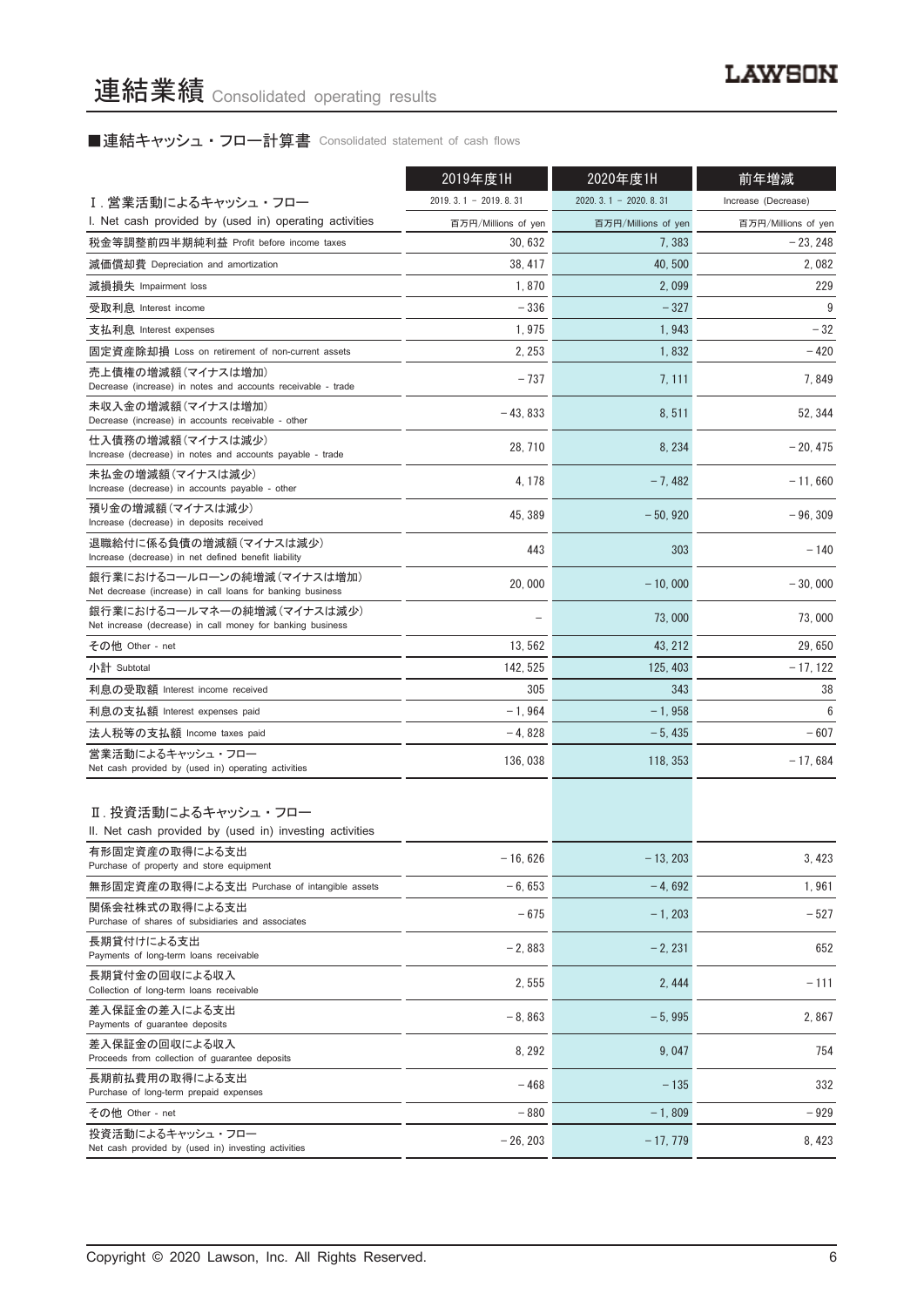# ■連結キャッシュ・フロー計算書 Consolidated statement of cash flows

|                                                                                                                                                      | 2019年度1H               | 2020年度1H                   | 前年増減                |
|------------------------------------------------------------------------------------------------------------------------------------------------------|------------------------|----------------------------|---------------------|
| Ⅲ. 財務活動によるキャッシュ・フロー                                                                                                                                  | $2019.3.1 - 2019.8.31$ | $2020, 3, 1 - 2020, 8, 31$ | Increase (Decrease) |
| III. Net cash provided by (used in) financing activities                                                                                             | 百万円/Millions of yen    | 百万円/Millions of yen        | 百万円/Millions of yen |
| 短期借入金の純増減額(マイナスは減少)<br>Net increase (decrease) in short-term loans payable                                                                           | $-48.450$              | $-3.500$                   | 44.950              |
| 長期借入金の返済による支出<br>Repayments of long-term loans payable                                                                                               |                        | $-80,000$                  | $-80.000$           |
| リース債務の返済による支出 Repayments of lease obligations                                                                                                        | $-24.719$              | $-26.165$                  | $-1.445$            |
| 配当金の支払額 Cash dividends paid                                                                                                                          | $-12.757$              | $-7.504$                   | 5, 252              |
| 連結の範囲の変更を伴わない子会社株式の取得による支出<br>Payments from changes in ownership interests in subsidiaries that<br>do not result in change in scope of consolidation | $-3.521$               |                            | 3.521               |
| その他 Other - net                                                                                                                                      | $-58$                  | $-24$                      | 34                  |
| 財務活動によるキャッシュ・フロー<br>Net cash provided by (used in) financing activities                                                                              | $-89,506$              | $-117, 194$                | $-27,687$           |
| Ⅳ. 現金及び現金同等物に係る換算差額<br>IV. Effect of exchange rate change on cash and cash<br>equivalents                                                            | $-389$                 | $-96$                      | 292                 |
| V.現金及び現金同等物の増減額(マイナスは減少)<br>V. Net increase (decrease) in cash and cash equivalents                                                                  | 19, 937                | $-16, 717$                 | $-36.655$           |
| Ⅵ. 現金及び現金同等物の期首残高<br>VI. Cash and cash equivalents at beginning of period                                                                            | 354, 236               | 343, 583                   | $-10,652$           |
| Ⅶ. 現金及び現金同等物の四半期末残高<br>VII. Cash and cash equivalents at end of period                                                                               | 374.173                | 326, 865                   | $-47.308$           |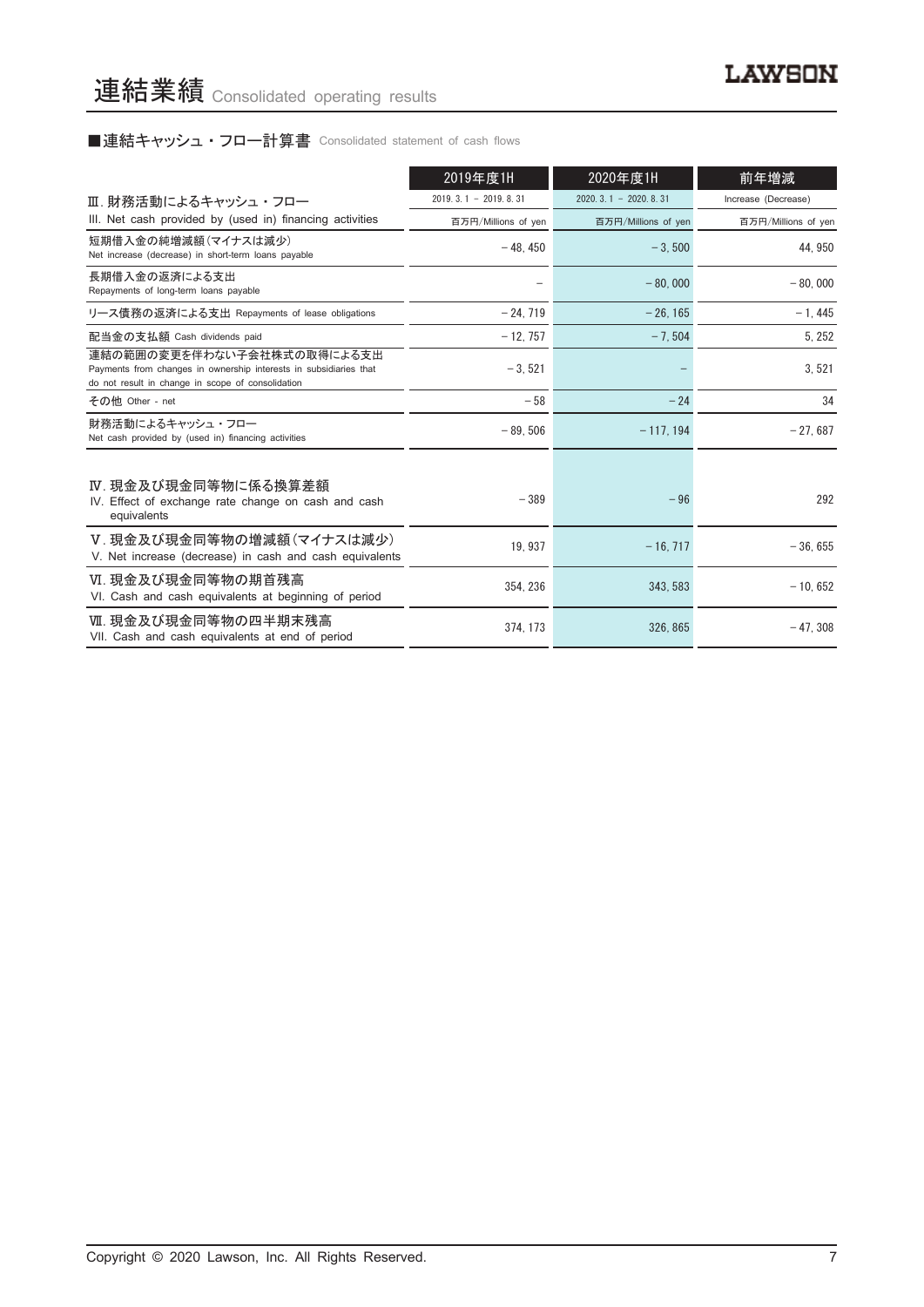# ■セグメント利益 Segment profit

|                                                       | 2019年度1H               |         | 2020年度1H               |         | 前年増減                |  |
|-------------------------------------------------------|------------------------|---------|------------------------|---------|---------------------|--|
|                                                       | $2019.3.1 - 2019.8.31$ |         | $2020.3.1 - 2020.8.31$ |         | Increase (Decrease) |  |
|                                                       | 百万円/Millions of yen    | 前年比/YoY | 百万円/Millions of yen    | 前年比/YoY | 百万円/Millions of yen |  |
| セグメント利益 Segment profit                                |                        |         |                        |         |                     |  |
| 国内コンビニエンスストア事業<br>Domestic convenience store business | 29.574                 | 103.0%  | 13.752                 | 46.5%   | $-15,822$           |  |
| 成城石井事業<br>Seijo Ishii business                        | 3.882                  | 119.3%  | 4.819                  | 124.1%  | 937                 |  |
| エンタテインメント関連事業<br>Entertainment-related business       | 3.681                  | 145.7%  | $-1.037$               |         | $-4,718$            |  |
| 金融関連事業<br>Financial services business                 | 1.261                  | 74.5%   | 740                    | 58.7%   | $-520$              |  |
| 海外事業<br>Overseas business                             | $-1.684$               | 97.6%   | $-1.371$               | 81.4%   | 313                 |  |
| その他 Other business                                    | 48                     | 165.5%  | $-214$                 |         | $-262$              |  |
| 合計 Total                                              | 36.763                 | 106.6%  | 16.690                 | 45.4%   | $-20.072$           |  |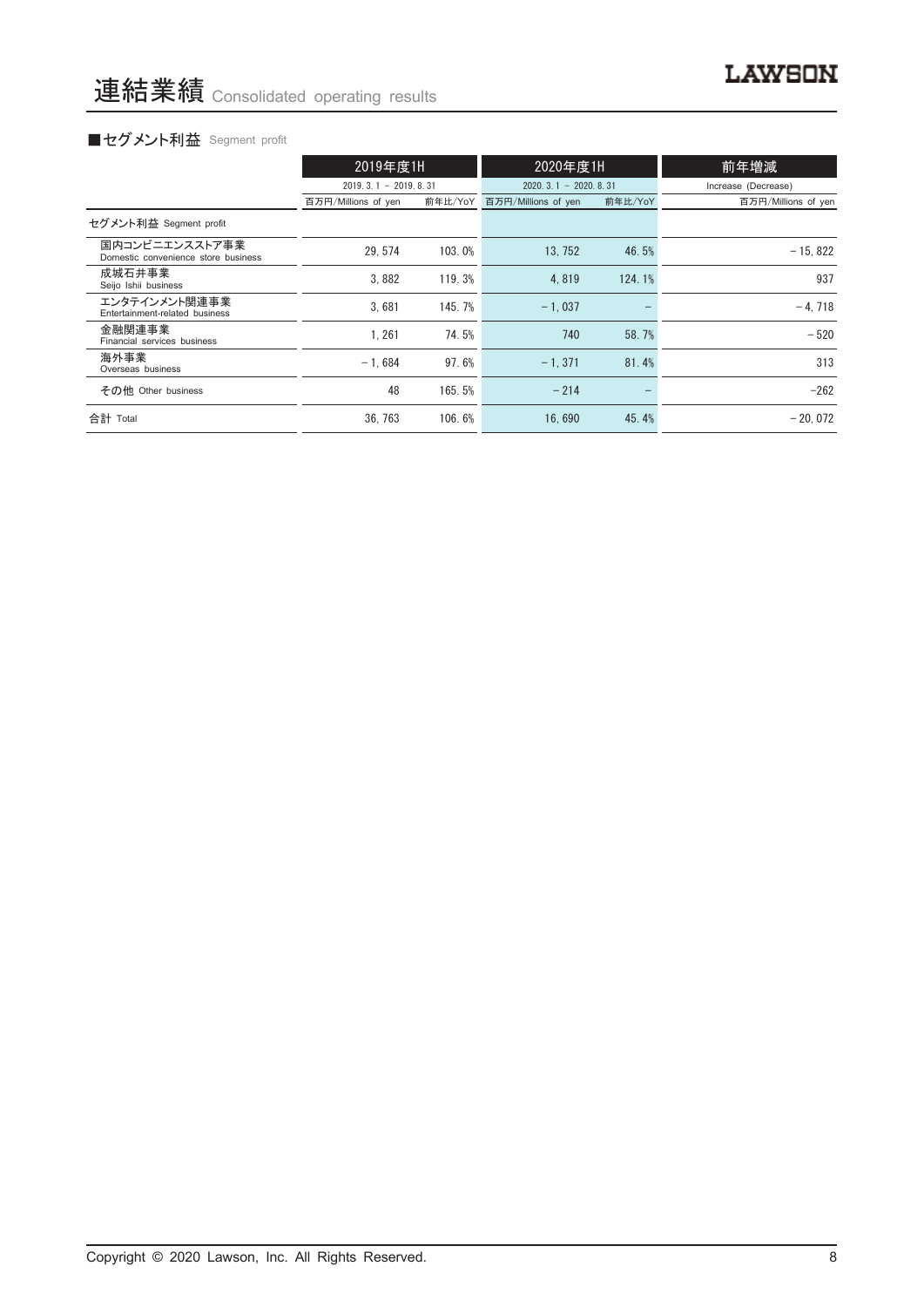#### ■主な関係会社の状況 Main subsidiaries and equity method affiliates

| 1. 連結子会社                             | (株)ローソンストア100 *2                                                              |                                                 |                                                                        | (株)ローソンアーバンワークス                                  |                                                                                       |                     |
|--------------------------------------|-------------------------------------------------------------------------------|-------------------------------------------------|------------------------------------------------------------------------|--------------------------------------------------|---------------------------------------------------------------------------------------|---------------------|
| 1. Consolidated subsidiaries         | Lawson Store100, Inc.                                                         |                                                 |                                                                        |                                                  | Lawson urbanworks, Inc.                                                               |                     |
| 設立日 Date of establishment            |                                                                               | 2013年11月 2013.11                                |                                                                        |                                                  | 2017年11月 2017.11                                                                      |                     |
| 決算月 Fiscal year end                  |                                                                               | 2月 February                                     |                                                                        |                                                  | $2$ 月 February                                                                        |                     |
| グループ出資比率 Share of group companies *1 |                                                                               | 100.0%                                          |                                                                        |                                                  | 100.0%                                                                                |                     |
| 事業内容 Business activities             | 「ローソンストア100」の店舗運営<br>及び指導並びに商品関連事業                                            |                                                 |                                                                        | 「ローソン」の店舗運営                                      |                                                                                       |                     |
| 他出資者 Other shareholders              |                                                                               |                                                 | Store operation and merchandising function of LAWSON STORE100          |                                                  | Store operation business of LAWSON stores                                             |                     |
|                                      |                                                                               |                                                 |                                                                        |                                                  |                                                                                       |                     |
|                                      |                                                                               |                                                 | 2019. 3-2019. 8 2020. 3-2020. 8 2019. 3-2020. 2<br>百万円/Millions of yen |                                                  | 2019. 3-2019. 8 2020. 3-2020. 8 2019. 3-2020. 2                                       | 百万円/Millions of yen |
| チェーン全店売上高 Total net sales            | 18,581                                                                        | 15,888                                          | 36.182                                                                 | 7.708                                            | 6.792                                                                                 | 15, 195             |
| 営業総収入 Gross operating revenue        | 20, 777                                                                       | 17,990                                          | 40, 493                                                                | 7,844                                            | 6,927                                                                                 | 15, 470             |
| 営業利益 Operating income                | $-250$                                                                        | 177                                             | $-759$                                                                 | 122                                              | $-157$                                                                                | 56                  |
| 経常利益 Ordinary income                 | $-253$                                                                        | 180                                             | $-763$                                                                 | 122                                              | $-139$                                                                                | 63                  |
| 当期純利益 Profit                         | $-201$                                                                        | 52                                              | $-600$                                                                 | 79                                               | $-94$                                                                                 | 34                  |
|                                      |                                                                               | (株) SCI                                         |                                                                        |                                                  | (株)成城石井 *3                                                                            |                     |
|                                      |                                                                               | SCI, Inc.                                       |                                                                        |                                                  | SEIJO ISHII CO., LTD.                                                                 |                     |
| 設立日 Date of establishment            |                                                                               | 2012年7月 2012.7                                  |                                                                        |                                                  | 1927年2月 1927.2                                                                        |                     |
| 決算月 Fiscal year end                  |                                                                               | $2$ 月 February                                  |                                                                        | $2$ 月 February                                   |                                                                                       |                     |
| グループ出資比率 Share of group companies*   |                                                                               | 100.0%                                          |                                                                        |                                                  | 100.0%                                                                                |                     |
| 事業内容 Business activities             |                                                                               | SCM機能子会社                                        |                                                                        |                                                  | 食品総合小売業、輸入、卸売、食品製造<br>及び飲食店の事業<br>Food retailing, import, wholesale, food manufacture |                     |
|                                      |                                                                               |                                                 | Serving supply chain management of convenience store businesses        |                                                  | and restaurant operations business                                                    |                     |
| 他出資者 Other shareholders              |                                                                               |                                                 |                                                                        |                                                  |                                                                                       |                     |
|                                      |                                                                               | 2019. 3-2019. 8 2020. 3-2020. 8 2019. 3-2020. 2 |                                                                        |                                                  | 2019. 3-2019. 8 2020. 3-2020. 8 2019. 3-2020. 2                                       |                     |
|                                      |                                                                               |                                                 | 百万円/Millions of yen                                                    |                                                  |                                                                                       | 百万円/Millions of yen |
| チェーン全店売上高 Total net sales            |                                                                               |                                                 |                                                                        | 41, 435                                          | 45.673                                                                                | 85, 381             |
| 営業総収入 Gross operating revenue        | 156, 808                                                                      | 134, 259                                        | 304, 877                                                               | 45, 464                                          | 50,005                                                                                | 93, 769             |
| 営業利益 Operating income                | 2.267                                                                         | 1, 275                                          | 2.817                                                                  | 4, 261                                           | 5, 198                                                                                | 9, 105              |
| 経常利益 Ordinary income                 | 2, 271                                                                        | 1.279                                           | 2.823                                                                  | 4, 158                                           | 5, 191                                                                                | 9,042               |
| 当期純利益 Profit                         | 1,486                                                                         | 837                                             | 1,848                                                                  | 2, 453                                           | 3,073                                                                                 | 5, 348              |
|                                      |                                                                               | (株)ローソンエンタテインメント                                |                                                                        |                                                  | ユナイテッド・シネマ(株)                                                                         |                     |
|                                      |                                                                               | Lawson Entertainment, Inc.                      |                                                                        |                                                  | United Cinemas Co., Ltd.                                                              |                     |
| 設立日 Date of establishment            |                                                                               | 1992年7月 1992.7                                  |                                                                        |                                                  | 1999年10月 1999.10                                                                      |                     |
| 決算月 Fiscal year end                  |                                                                               | $2$ 月 February                                  |                                                                        |                                                  | $2$ 月 February                                                                        |                     |
| グループ出資比率 Share of group companies*1  |                                                                               | 100.0%                                          |                                                                        |                                                  | 100.0%                                                                                |                     |
|                                      |                                                                               | チケット販売・情報提供サービス業、                               |                                                                        |                                                  | 映画館の運営及び関連事業                                                                          |                     |
| 事業内容 Business activities             |                                                                               | 音楽・映像ソフトの販売                                     |                                                                        |                                                  |                                                                                       |                     |
|                                      | Ticket sales, e-commerce, advertising sales<br>and other marketing activities |                                                 |                                                                        | Operation of movie theaters and related business |                                                                                       |                     |
| 他出資者 Other shareholders              |                                                                               |                                                 |                                                                        |                                                  |                                                                                       |                     |
|                                      |                                                                               |                                                 | 2019. 3-2019. 8 2020. 3-2020. 8 2019. 3-2020. 2                        | 2019. 3-2019. 8 2020. 3-2020. 8 2019. 3-2020. 2  |                                                                                       |                     |
|                                      |                                                                               |                                                 | 百万円/Millions of yen                                                    |                                                  |                                                                                       | 百万円/Millions of yen |
| 営業総収入 Gross operating revenue        | 29,698                                                                        | 21, 218                                         | 58.539                                                                 | 15, 446                                          | 3,835                                                                                 | 26, 970             |
| 営業利益 Operating income                | 1,234                                                                         | 83                                              | 2,367                                                                  | 2,707                                            | $-878$                                                                                | 3, 457              |

(注)

\*1 グループ出資比率には、 (株)ローソンからの出資のほか、 グループ企業等からの出資を含みます。

\*2 ローソンストア100事業全体の営業利益(社内管理ベース)は、 2020年度第2四半期累計で98百万円となっております。 これは、 (株)ローソンストア100の営業利 益に、 (株)ローソンの担当事業本部による社内管理上の営業利益を合算して算出したものです。

<u>経常利益 Ordinary income the top of the control of the control of the control of the control of the control of</u> the control of the control of the control of the control of the control of the control of the control of the co 当期純利益 Profit 1,081 -1,169 2,867 1,735 -618 2,245

\*3 設立日については、 創業時点を記載しております。

Notes:

\*1 Share of group companies includes investments from group companies besides investments from Lawson, Inc.

\*2 According to our internal calculation, the combined operating income of LAWSON STORE100 business has made a total of 98 million yen in the first half of fiscal year 2020. This total was calculated by adding the operating income of Lawson Store100, Inc. together with the operating income of Lawson, Inc.'s LAWSON STORE100 business division.

\*3 It states the date of foundation.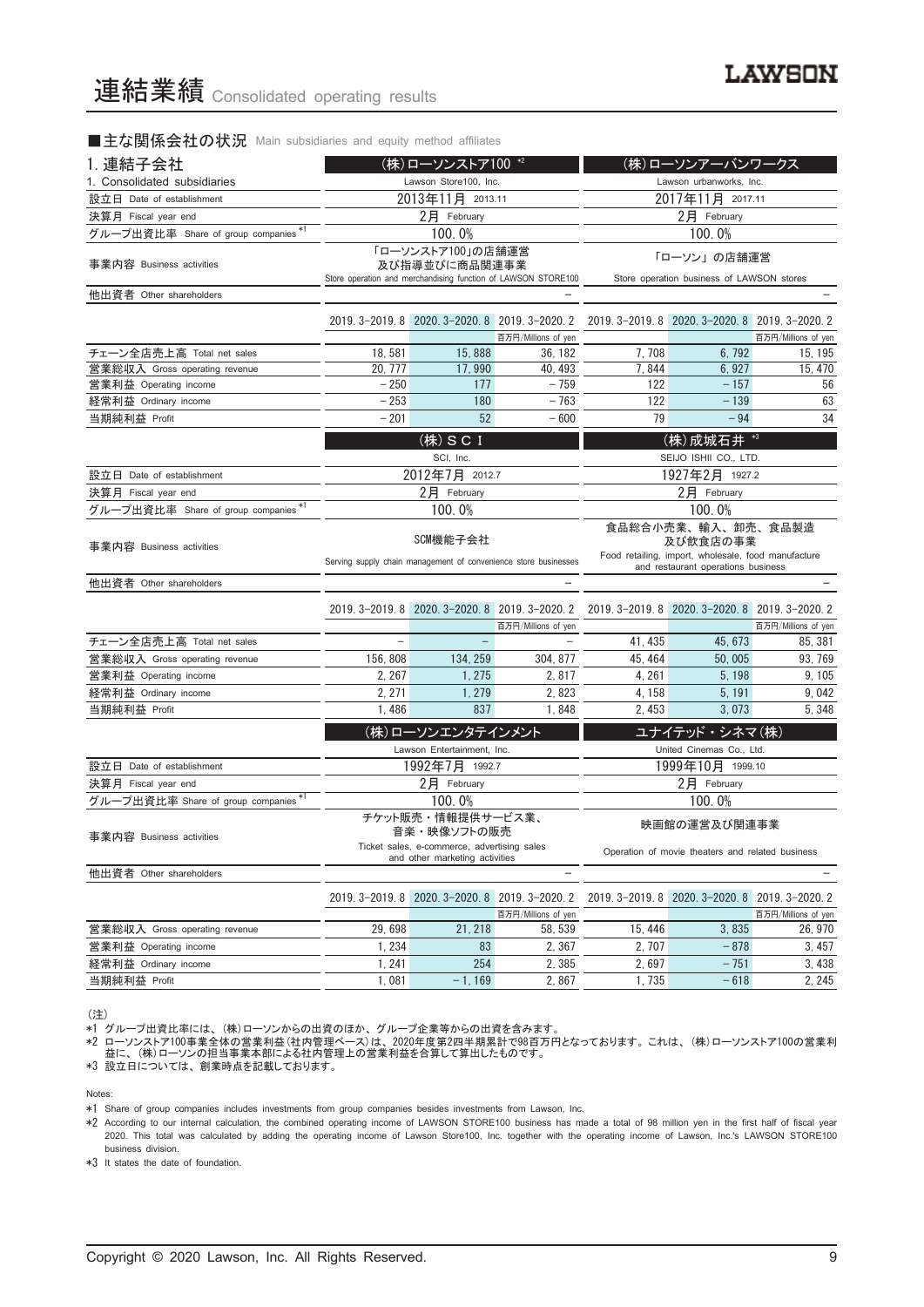#### ■主な関係会社の状況 Main subsidiaries and equity method affiliates

|                                      | 上海羅森便利有限公司 *2                  |                                                                                                                              |                               |                                                                                                                                  | 重慶羅森便利店有限公司           |                               |
|--------------------------------------|--------------------------------|------------------------------------------------------------------------------------------------------------------------------|-------------------------------|----------------------------------------------------------------------------------------------------------------------------------|-----------------------|-------------------------------|
|                                      | Shanghai Lawson, Inc.          |                                                                                                                              |                               | Chongqing Lawson, Inc.                                                                                                           |                       |                               |
| 設立日 Date of establishment            | 1996年2月 1996.2                 |                                                                                                                              |                               | 2010年4月 2010.4                                                                                                                   |                       |                               |
| 決算月 Fiscal year end                  |                                | 12月 December                                                                                                                 |                               | 12月 December                                                                                                                     |                       |                               |
| グループ出資比率 Share of group companies*1  |                                | 100.0%                                                                                                                       |                               |                                                                                                                                  | 100.0%                |                               |
| 事業内容 Business activities             |                                | 中国上海市及びその周辺における<br>コンビニエンスストア事業<br>Lawson's chain-store development and operation<br>in Shanghai and surrounding area, China |                               | 中国重慶市におけるコンビニエンスストア事業<br>Lawson's chain-store development and operation                                                          |                       |                               |
| 他出資者 Other shareholders              |                                |                                                                                                                              |                               |                                                                                                                                  | in Chongqing, China   |                               |
|                                      |                                |                                                                                                                              |                               | 2019.1-2019.6 2020.1-2020.6 2019.1-2019.12 2019.1-2019.6 2020.1-2020.6 2019.1-2019.12                                            |                       |                               |
| チェーン全店売上高 Total net sales            | 20,956                         | 22.157                                                                                                                       | 百万円/Millions of yen<br>48.428 | 3,073                                                                                                                            | 2,936                 | 百万円/Millions of yen<br>6,616  |
| 営業総収入 Gross operating revenue        | 13.780                         | 14.475                                                                                                                       | 33.605                        | 1.528                                                                                                                            | 1.219                 | 3, 104                        |
| 営業利益 Operating income                | $-884$                         | $-1.181$                                                                                                                     | 73                            | $-122$                                                                                                                           | $-52$                 | $-101$                        |
| 経常利益 Ordinary income                 | $-993$                         | $-1,458$                                                                                                                     | $-136$                        | $-132$                                                                                                                           | $-66$                 | $-121$                        |
| 当期純利益 Profit                         | $-1,043$                       | $-1,769$                                                                                                                     | $-488$                        | $-188$                                                                                                                           | $-99$                 | $-245$                        |
|                                      |                                | 大連羅森便利店有限公司                                                                                                                  |                               |                                                                                                                                  |                       |                               |
|                                      |                                | Dalian Lawson, Inc.                                                                                                          |                               | 羅森(北京)有限公司 *3<br>Beijing Lawson, Inc.                                                                                            |                       |                               |
| 設立日 Date of establishment            |                                | 2011年9月 2011.9                                                                                                               |                               | 2013年5月 2013.5                                                                                                                   |                       |                               |
| 決算月 Fiscal year end                  |                                | 12月 December                                                                                                                 |                               | 12月 December                                                                                                                     |                       |                               |
| グループ出資比率 Share of group companies *1 |                                | 98.3%                                                                                                                        |                               |                                                                                                                                  | 100.0%                |                               |
| 事業内容 Business activities             |                                | 中国大連市におけるコンビニエンスストア事業                                                                                                        |                               | Lawson's chain-store development and operation in Dalian, China Lawson's chain-store development and operation in Beijing, China | 中国北京市におけるコンビニエンスストア事業 |                               |
| 他出資者 Other shareholders              |                                | 亜恵美食有限公司 Acasia Foods Co.,LTD.                                                                                               | 1.7%                          |                                                                                                                                  |                       |                               |
|                                      |                                |                                                                                                                              |                               | 2019.1-2019.6 2020.1-2020.6 2019.1-2019.12 2019.1-2019.6 2020.1-2020.6 2019.1-2019.12                                            |                       |                               |
| チェーン全店売上高 Total net sales            | 2,500                          | 3,357                                                                                                                        | 百万円/Millions of yen<br>6,059  | 2,750                                                                                                                            | 3,314                 | 百万円/Millions of yen<br>6, 419 |
| 営業総収入 Gross operating revenue        | 1.305                          | 1.726                                                                                                                        | 3.298                         | 2.159                                                                                                                            | 2.432                 | 4.942                         |
| 営業利益 Operating income                | $-23$                          | $-18$                                                                                                                        | 13                            | $-138$                                                                                                                           | $-56$                 | $-261$                        |
| 経常利益 Ordinary income                 | $-20$                          | $-27$                                                                                                                        | 17                            | $-141$                                                                                                                           | $-54$                 | $-257$                        |
| 当期純利益 Profit                         | $-32$                          | $-29$                                                                                                                        | $-32$                         | $-172$                                                                                                                           | $-75$                 | $-313$                        |
|                                      |                                | Saha Lawson Co., Ltd.                                                                                                        |                               |                                                                                                                                  | (株)ベストプラクティス          |                               |
|                                      |                                |                                                                                                                              |                               |                                                                                                                                  | BestPractice, Inc.    |                               |
| 設立日 Date of establishment            |                                | 2012年11月 2012.11                                                                                                             |                               |                                                                                                                                  | 2004年3月 2004.3        |                               |
| 決算月 Fiscal year end                  |                                | 12月 December                                                                                                                 |                               |                                                                                                                                  | $2$ 月 February        |                               |
| グループ出資比率 Share of group companies *1 |                                | 49.2%                                                                                                                        |                               |                                                                                                                                  | 100.0%                |                               |
| 事業内容 Business activities             |                                | タイにおけるコンビニエンスストア事業                                                                                                           |                               | Operating stores "LAWSON 108" and "108SHOP" in Thailand On-site inspections and analysis of store management                     | 店舗の経営の実態調査・分析業務       |                               |
| 他出資者 Other shareholders              | Saha Pathanapibul PLC.         |                                                                                                                              | 21.3%                         |                                                                                                                                  |                       |                               |
|                                      | Saha Pathana Interholding PLC. |                                                                                                                              | 9.0%                          |                                                                                                                                  |                       |                               |

|                               | 9.0%<br>I.C.C International PLC. |                                   |                                                                                      |     |        |                     |  |
|-------------------------------|----------------------------------|-----------------------------------|--------------------------------------------------------------------------------------|-----|--------|---------------------|--|
|                               |                                  | 7.7%<br>Thai President Foods PLC. |                                                                                      |     |        |                     |  |
|                               | Others                           | 3.8%                              |                                                                                      |     |        |                     |  |
|                               |                                  |                                   | 2019.1-2019.6 2020.1-2020.6 2019.1-2019.12 2019.3-2019.8 2020.3-2020.8 2019.3-2020.2 |     |        |                     |  |
|                               |                                  |                                   | 百万円/Millions of yen                                                                  |     |        | 百万円/Millions of yen |  |
| チェーン全店売上高 Total net sales     | 4.307                            | 3.916                             | 9.065                                                                                |     |        |                     |  |
| 営業総収入 Gross operating revenue | 5.125                            | 4.556                             | 10.792                                                                               | 549 | 158    | 1.106               |  |
| 営業利益 Operating income         | $-192$                           | $-184$                            | $-267$                                                                               | 48  | $-214$ | 76                  |  |
| 経常利益 Ordinary income          | $-190$                           | $-193$                            | $-275$                                                                               | 48  | 195    | 76                  |  |
| 当期純利益 Profit                  | $-169$                           | $-205$                            | $-282$                                                                               | 27  | 66     | 48                  |  |
|                               |                                  |                                   |                                                                                      |     |        |                     |  |

(注) \*1 グループ出資比率には、 (株)ローソンからの出資のほか、 グループ企業等からの出資を含みます。

\*2 上表中の決算数値は、 上海羅森便利有限公司に、 中国上海市及びその周辺地域の上海楽松商貿有限公司、 上海恭匯貿易有限公司、 浙江羅森百貨有限公 司3社の経営成績を合算しております。

\*3 羅森(北京)有限公司の上表中の決算数値は、 羅森(北京)有限公司に、 北京羅松商貿有限公司の経営成績を合算しております。

Notes: \*1 Share of group companies includes investments from group companies besides investments from Lawson, Inc.

\*2 The operating result of Shanghai Lawson, Inc. includes a sum of operating results of 3 companies (Shanghai Le Song Trading Co., Ltd., Shang Hai Gong Hui Trading Co., Ltd. and Zhejiang Lawson, Inc. located in Shanghai and surrounding area).

\*3 The operating result of Beijing Lawson, Inc. includes the operating result of BEIJING LUOSONG Co., Ltd.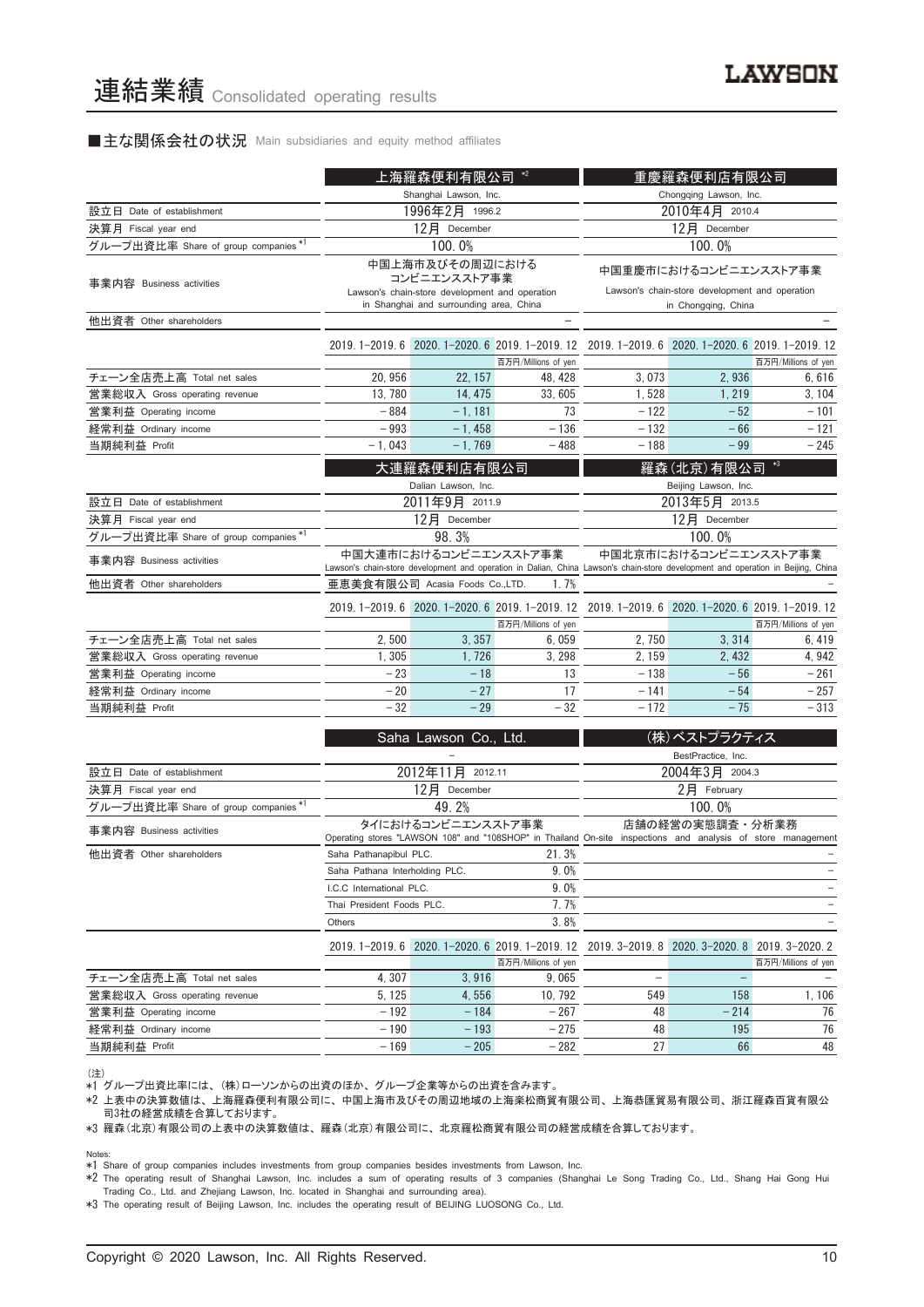■主な関係会社の状況 Main subsidiaries and equity method affiliates

| 2. 持分法適用関連会社                       |        | (株)ローソン高知                                       |                                                           |                                                                                                                     | (株)ローソン南九州                                      |                     |
|------------------------------------|--------|-------------------------------------------------|-----------------------------------------------------------|---------------------------------------------------------------------------------------------------------------------|-------------------------------------------------|---------------------|
| 2. Equity method affiliates        |        | Lawson Kochi, Inc.                              |                                                           |                                                                                                                     | Lawson Minamikyushu, Inc.                       |                     |
| 設立日 Date of establishment          |        | 2015年4月 2015.4                                  |                                                           |                                                                                                                     | 2013年5月 2013.5                                  |                     |
| 決算月 Fiscal year end                |        | $2$ $H$ February                                |                                                           |                                                                                                                     | 2月 February                                     |                     |
| グループ出資比率 Share of group companies* |        | 49.0%                                           |                                                           |                                                                                                                     | 49.0%                                           |                     |
| 事業内容 Business activities           |        | 高知県におけるコンビニエンスストア事業                             |                                                           | Lawson's chain-store development and operation in Kochi Lawson's chain-store development and operation in Kagoshima | 鹿児島県におけるコンビニエンスストア事業                            |                     |
| 他出資者 Other shareholders            |        |                                                 |                                                           | 株式会社サニ—マ—ト SUNNY MART Co., Ltd. 51.0% 南国殖産株式会社 Nangoku Corporation Co., Ltd. 51.0%                                  |                                                 |                     |
|                                    |        |                                                 | 2019. 3-2019. 8 2020. 3-2020. 8 2019. 3-2020. 2           |                                                                                                                     | 2019. 3-2019. 8 2020. 3-2020. 8 2019. 3-2020. 2 |                     |
|                                    |        |                                                 | 百万円/Millions of yen                                       |                                                                                                                     |                                                 | 百万円/Millions of yen |
| 営業総収入 Gross operating revenue      | 2, 250 | 2, 152                                          | 4,426                                                     | 2,384                                                                                                               | 2, 140                                          | 4,602               |
| 営業利益 Operating income              | 276    | 272                                             | 411                                                       | 210                                                                                                                 | 44                                              | 196                 |
| 経常利益 Ordinary income               | 281    | 274                                             | 418                                                       | 211                                                                                                                 | 46                                              | 199                 |
| 当期純利益 Profit                       | 184    | 184                                             | 269                                                       | 178                                                                                                                 | 15                                              | 67                  |
|                                    |        | (株)ローソン沖縄                                       |                                                           |                                                                                                                     |                                                 |                     |
|                                    |        | Lawson Okinawa, Inc.                            |                                                           |                                                                                                                     |                                                 |                     |
| 設立日 Date of establishment          |        | 2009年10月 2009.10                                |                                                           |                                                                                                                     |                                                 |                     |
| 決算月 Fiscal year end                |        | 2月 February                                     |                                                           |                                                                                                                     |                                                 |                     |
| グループ出資比率 Share of group companies* |        | 49.0%                                           |                                                           |                                                                                                                     |                                                 |                     |
| 事業内容 Business activities           |        | 沖縄県におけるコンビニエンスストア事業                             | Lawson's chain-store development and operation in Okinawa |                                                                                                                     |                                                 |                     |
| 他出資者 Other shareholders            |        | 株式会社サンエー SAN-A CO., LTD.                        | 51.0%                                                     |                                                                                                                     |                                                 |                     |
|                                    |        | 2019. 3-2019. 8 2020. 3-2020. 8 2019. 3-2020. 2 |                                                           |                                                                                                                     |                                                 |                     |
|                                    |        |                                                 | 百万円/Millions of yen                                       |                                                                                                                     |                                                 |                     |
| 営業総収入 Gross operating revenue      | 4, 234 | 3,637                                           | 8, 264                                                    |                                                                                                                     |                                                 |                     |
| 営業利益 Operating income              | 1.026  | 500                                             | 1.798                                                     |                                                                                                                     |                                                 |                     |
| 経常利益 Ordinary income               | 1,034  | 503                                             | 1,805                                                     |                                                                                                                     |                                                 |                     |

(注)

\* グループ出資比率には、 (株)ローソンからの出資のほか、 グループ企業等からの出資を含みます。

**当期純利益 Profit 275 275 275 275 1,172** 

Note: \* Share of group companies includes investments from group companies besides investments from Lawson, Inc.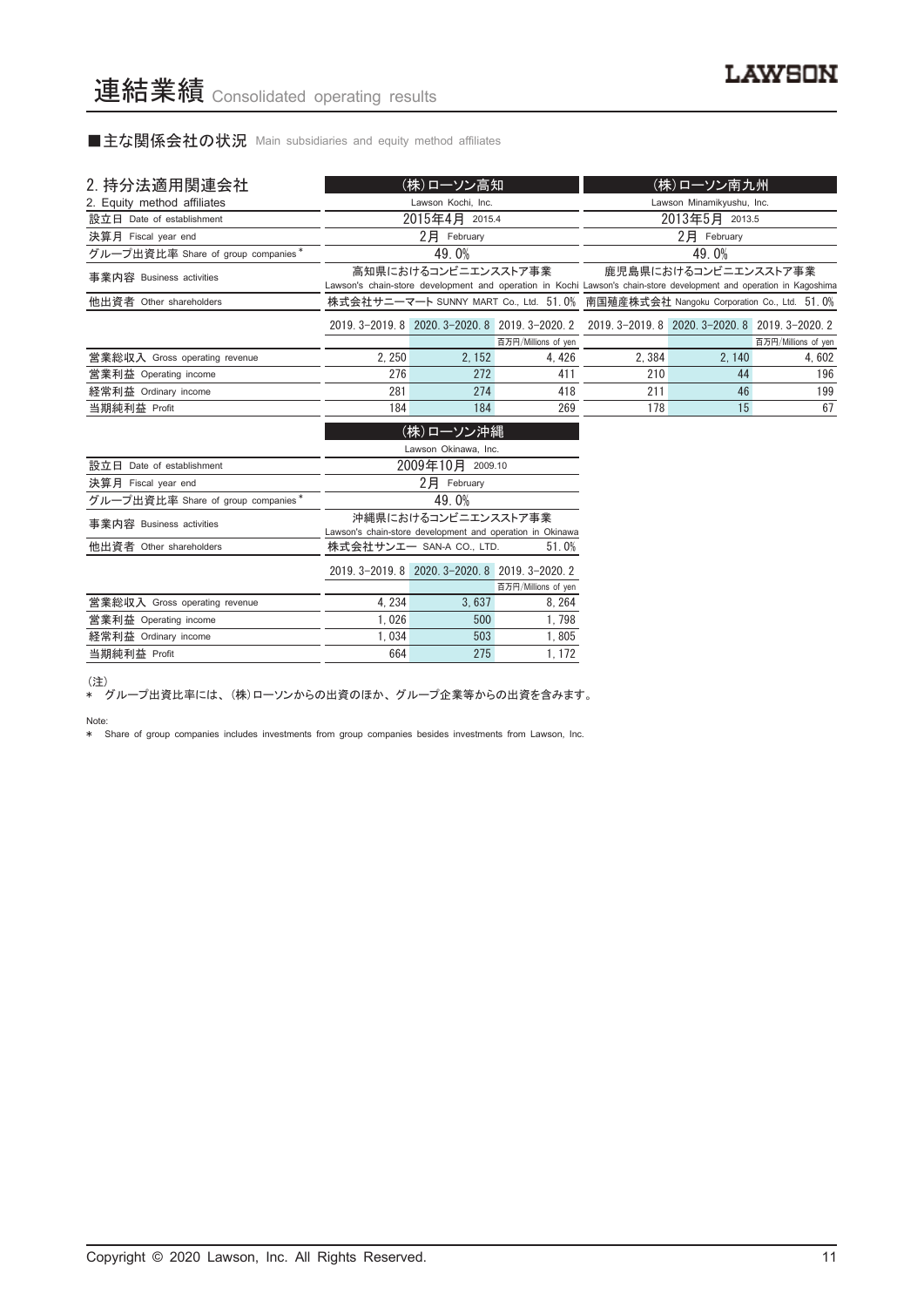#### ■主な業績と予想 Results and forecasts for major financial indicators

|                                                                                                           | 2019年度/FY2019                      |          |                                          |                  | 2020年度/FY2020 *3                   |           |                                                     |       |
|-----------------------------------------------------------------------------------------------------------|------------------------------------|----------|------------------------------------------|------------------|------------------------------------|-----------|-----------------------------------------------------|-------|
|                                                                                                           | 第2四半期/1H<br>$2019.3.1 - 2019.8.31$ |          | 通期/Full year<br>2019. 3. 1 - 2020. 2. 29 |                  | 第2四半期/1H<br>$2020.3.1 - 2020.8.31$ |           | 通期計画/Full year (Forecast)<br>$2020.3.1 - 2021.2.28$ |       |
|                                                                                                           | 金額/Amount 前年比/YoY                  |          | 金額/Amount 前年比/YoY                        |                  | 金額/Amount 前年比/YoY                  |           | 金額/Amount 前年比/YoY                                   |       |
| チェーン全店売上高 (百万円)<br>Net sales of all convenience stores (millions of yen)                                  | 1, 176, 721                        | 103.8%   | 2, 296, 156                              | 102.7%           | 1,091,898                          | 92.8%     | 2, 220, 000                                         | 96.7% |
| 加盟店売上高(百万円)<br>Net sales of franchised stores (millions of yen)                                           | 1.151.693                          |          | 104.1% 2, 248, 475                       | 102.9%           | 1, 074, 844                        | 93.3%     |                                                     |       |
| 直営店売上高(百万円)<br>Net sales of company-operated stores (millions of yen)                                     | 25,028                             | 94.7%    | 47,680                                   | 93.4%            | 17,054                             | 68.1%     |                                                     |       |
| 営業総収入 (百万円) *1<br>Gross operating revenue (millions of yen)                                               | 200, 816                           | 102.1%   | 390, 811                                 | 101.3%           | 179, 027                           | 89.1%     | 366,000                                             | 93.7% |
| 営業総利益 (百万円)<br>Operating gross profit (millions of yen)                                                   | 182.703                            | 103.1%   | 356, 385                                 | 102.3%           | 166.578                            | 91.2%     |                                                     |       |
| (対チェーン全店売上高比)<br>(Operating gross profit on Net sales of all convenience stores)                          | 15.5%                              |          | 15.5%                                    |                  | 15.3%                              |           |                                                     |       |
| 販売費及び一般管理費 (百万円)<br>Selling, general and administrative expenses (millions of yen)                        | 155, 430                           | 103.5%   | 311,660                                  | 102.9%           | 154, 070                           | 99.1%     |                                                     |       |
| (対チェーン全店売上高比)<br>(Selling, general and administrative expenses on Net<br>sales of all convenience stores) | 13.2%                              |          | 13.6%                                    |                  | 14.1%                              |           |                                                     |       |
| 営業利益 (百万円) Operating income (millions of yen)                                                             | 27.273                             | 100.8%   | 44.725                                   | 97.8%            | 12.508                             | 45.9%     | 25.000                                              | 55.9% |
| (対チェーン全店売上高比)<br>(Operating income on Net sales of all convenience stores)                                | 2.3%                               |          | 1.9%                                     |                  | 1.1%                               |           |                                                     |       |
| 経常利益 (百万円) Ordinary income (millions of yen)                                                              | 32.319                             | 93.5%    | 45, 962                                  | 89.3%            | 21, 357                            | 66.1%     | 31,500                                              | 68.5% |
| 四半期(当期)純利益(百万円)Profit (millions of yen)                                                                   | 21.130                             | 93.1%    | 15.486                                   | 50.0%            | 14.691                             | 69.5%     | 15,000                                              | 96.9% |
| 1株当たり四半期 (当期) 純利益 (円)<br>Profit per share (yen)                                                           |                                    | 211.17   |                                          | 154.76<br>146.81 |                                    | 149.89 *2 |                                                     |       |
| 純資産 (百万円) Net assets (millions of yen)                                                                    | 247.791                            |          |                                          | 233.705          |                                    | 244, 780  |                                                     |       |
| 総資産 (百万円) Total assets (millions of yen)                                                                  |                                    | 879, 020 |                                          | 858, 770         |                                    | 829, 223  | $\equiv$                                            |       |
| 1株当たり純資産 (円) Net assets per share (yen)                                                                   | 2, 473, 80                         |          | 2, 333, 04                               |                  | 2, 442, 82                         |           |                                                     |       |
| 1株当たり配当額 (円) Cash dividends per share (yen)                                                               |                                    | 75.00    |                                          | 150.00           |                                    | 75.00     |                                                     |       |
| 総資産四半期(当期) 純利益率 ROA                                                                                       |                                    | 2.5%     |                                          | 1.8%             |                                    | 1.7%      | $\overline{\phantom{0}}$                            |       |
| 自己資本四半期(当期) 純利益率 ROE                                                                                      |                                    | 8.7%     |                                          | 6.5%             |                                    | 6.1%      | L.                                                  |       |
| 流動比率 Current ratio                                                                                        |                                    | 44.9%    |                                          | 50.9%            |                                    | 48.3%     | $\equiv$                                            |       |
| 固定比率 Fixed ratio                                                                                          |                                    | 274.5%   |                                          | 282.4%           |                                    | 268.3%    |                                                     |       |
| 自己資本比率 Shareholders' equity ratio                                                                         |                                    | 28.2%    |                                          | 27.2%            |                                    | 29.5%     | $\equiv$                                            |       |

(注)

\*1 営業総収入は直営店売上高、 加盟店からの収入等の合計です。

\*2 計画の1株当たり四半期(当期)純利益に関しては、 2020年8月31日現在の期末発行済株式数を用いて算出しております。

\*3 当社は、 連結子会社であった(株)ローソン山陰を2020年3月1日に吸収合併いたしました。

Notes:

\*1 The gross operating revenue is a sum of total sales of company-operated stores, income from franchised stores and others.

\*2 Forecasted profit per share is calculated based on the number of outstanding shares as of August 31, 2020.

\*3 Lawson, Inc. merged with Lawson Sanin, Inc., which was its consolidated subsidiary, on March 1, 2020.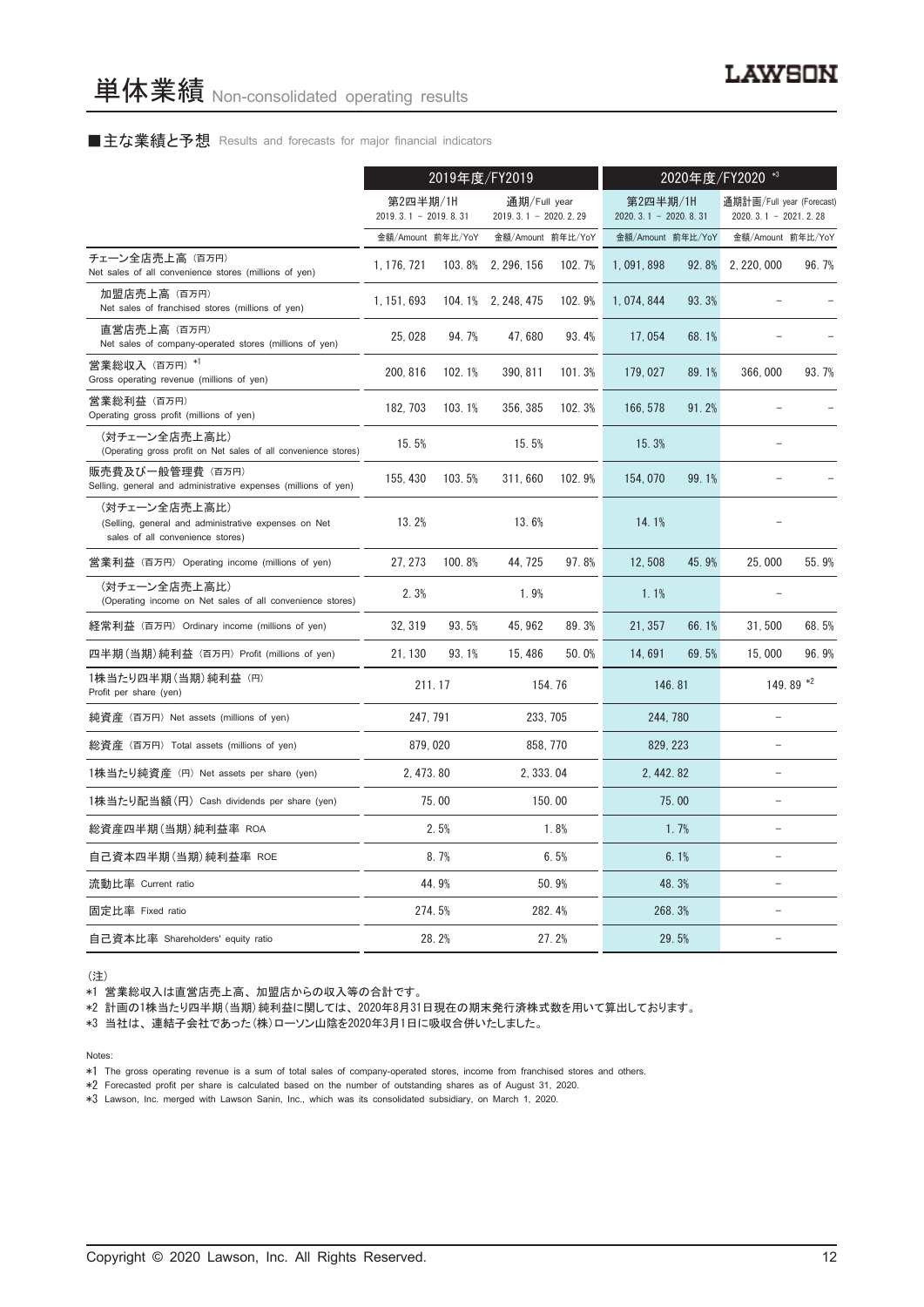#### ■損益計算書 Non-consolidated statement of income

|                                                            | 2019年度1H               |         | 2020年度1H *1            |         | 前年増減                |
|------------------------------------------------------------|------------------------|---------|------------------------|---------|---------------------|
|                                                            | $2019.3.1 - 2019.8.31$ |         | $2020.3.1 - 2020.8.31$ |         | Increase (Decrease) |
|                                                            | 百万円/Millions of yen    | 前年比/YoY | 百万円/Millions of yen    | 前年比/YoY | 百万円/Millions of yen |
| A. 営業総収入 Gross operating revenue<br>$B + E$                | 200, 816               | 102.1%  | 179, 027               | 89.1%   | $-21,789$           |
| B. 売上高 Net sales                                           | 25,028                 | 93.6%   | 17,047                 | 68.1%   | $-7,980$            |
| C. 売上原価 Cost of sales                                      | 18, 113                | 93.3%   | 12, 448                | 68.7%   | $-5,664$            |
| D. 売上総利益 Gross profit<br>$B - C$                           | 6,915                  | 94.2%   | 4,598                  | 66.5%   | $-2,316$            |
| E. 営業収入 Operating revenue<br>$F + G$                       | 175, 788               | 103.5%  | 161, 979               | 92.1%   | $-13,808$           |
| F. 加盟店からの収入 Income from franchised stores                  | 156, 486               | 103.9%  | 145.229                | 92.8%   | $-11, 256$          |
| G. その他の営業収入 Other operating revenue                        | 19, 302                | 100.0%  | 16, 750                | 86.8%   | $-2,552$            |
| H. 営業総利益 Operating gross profit<br>$A - C = D + E$         | 182, 703               | 103.1%  | 166, 578               | 91.2%   | $-16, 124$          |
| I. 販売費及び一般管理費 Selling, general and administrative expenses | 155, 430               | 103.5%  | 154, 070               | 99.1%   | $-1, 359$           |
| J. 営業利益 Operating income<br>$H - I$                        | 27.273                 | 100.8%  | 12.508                 | 45.9%   | $-14,764$           |
| 営業外収益 Non-operating income                                 | 7,345                  | 72.9%   | 11,988                 | 163.2%  | 4,642               |
| 営業外費用 Non-operating expenses                               | 2, 299                 | 88.9%   | 3, 138                 | 136.5%  | 839                 |
| 経常利益 Ordinary income                                       | 32.319                 | 93.5%   | 21.357                 | 66.1%   | $-10,961$           |
| 特別利益 Extraordinary income                                  | 163                    |         | 221                    | 135.6%  | 58                  |
| 特別損失 Extraordinary losses                                  | 4,440                  | 139.7%  | 4,586                  | 103.3%  | 145                 |
| 税引前四半期純利益 Profit before income taxes                       | 28,041                 | 89.4%   | 16, 992                | 60.6%   | $-11,049$           |
| 法人税、住民税及び事業税 Income taxes - current                        | 6.156                  | 66.6%   | 426                    | 6.9%    | $-5,730$            |
| 法人税等調整額 Income taxes - deferred                            | 754                    |         | 1,874                  | 248.4%  | 1, 120              |
| 四半期純利益 Profit                                              | 21, 130                | 93.1%   | 14,691                 | 69.5%   | $-6,439$            |

#### ■販売費及び一般管理費の主な明細 Selling, general and administrative expenses \*2

|                                                          | 2019年度1H               |         | 2020年度1H *1            |         | 前年増減                |
|----------------------------------------------------------|------------------------|---------|------------------------|---------|---------------------|
|                                                          | $2019.3.1 - 2019.8.31$ |         | $2020.3.1 - 2020.8.31$ |         | Increase (Decrease) |
|                                                          | 百万円/Millions of yen    | 前年比/YoY | 百万円/Millions of yen    | 前年比/YoY | 百万円/Millions of yen |
| 地代家賃 Rents                                               | 58.319                 | 104.0%  | 58,009                 | 99.5%   | $-309$              |
| 人件費 Personnel expenses                                   | 23.409                 | 101.7%  | 22.713                 | 97.0%   | $-696$              |
| 有形固定資産減価償却費 Depreciation of property and store equipment | 24.143                 | 110.2%  | 24.738                 | 102.5%  | 595                 |
| 広告宣伝費 Advertising expenses                               | 7.629                  | 106.0%  | 5.206                  | 68.2%   | $-2,422$            |
| 販売手数料 Sales commission                                   | 9.628                  | 90.1%   | 8,520                  | 88.5%   | $-1.108$            |
| その他 Other                                                | 32.300                 | 103.2%  | 34.883                 | 108.0%  | 2,582               |
| 合計 Total                                                 | 155, 430               | 103.5%  | 154.070                | 99.1%   | $-1.359$            |

(注)

\*1 当社は、 連結子会社であった(株)ローソン山陰を2020年3月1日に吸収合併いたしました。

\*2 ITコスト(社内管理ベース)は、 2020年度第2四半期累計で64億円になります。 なお、 ITコストは 「有形固定資産減価償却費」 及び 「その他」 に計 上しています。

Notes:

\*1 Lawson, Inc. merged with Lawson Sanin Inc., which was its consolidated subsidiary, on March 1, 2020.

\*2 According to our internal calculation, IT-related expenses for the first half of fiscal year 2020 stood at 6.4 billions of yen. These IT-related expenses are recorded under "Depreciation of property and store equipment" and "Other."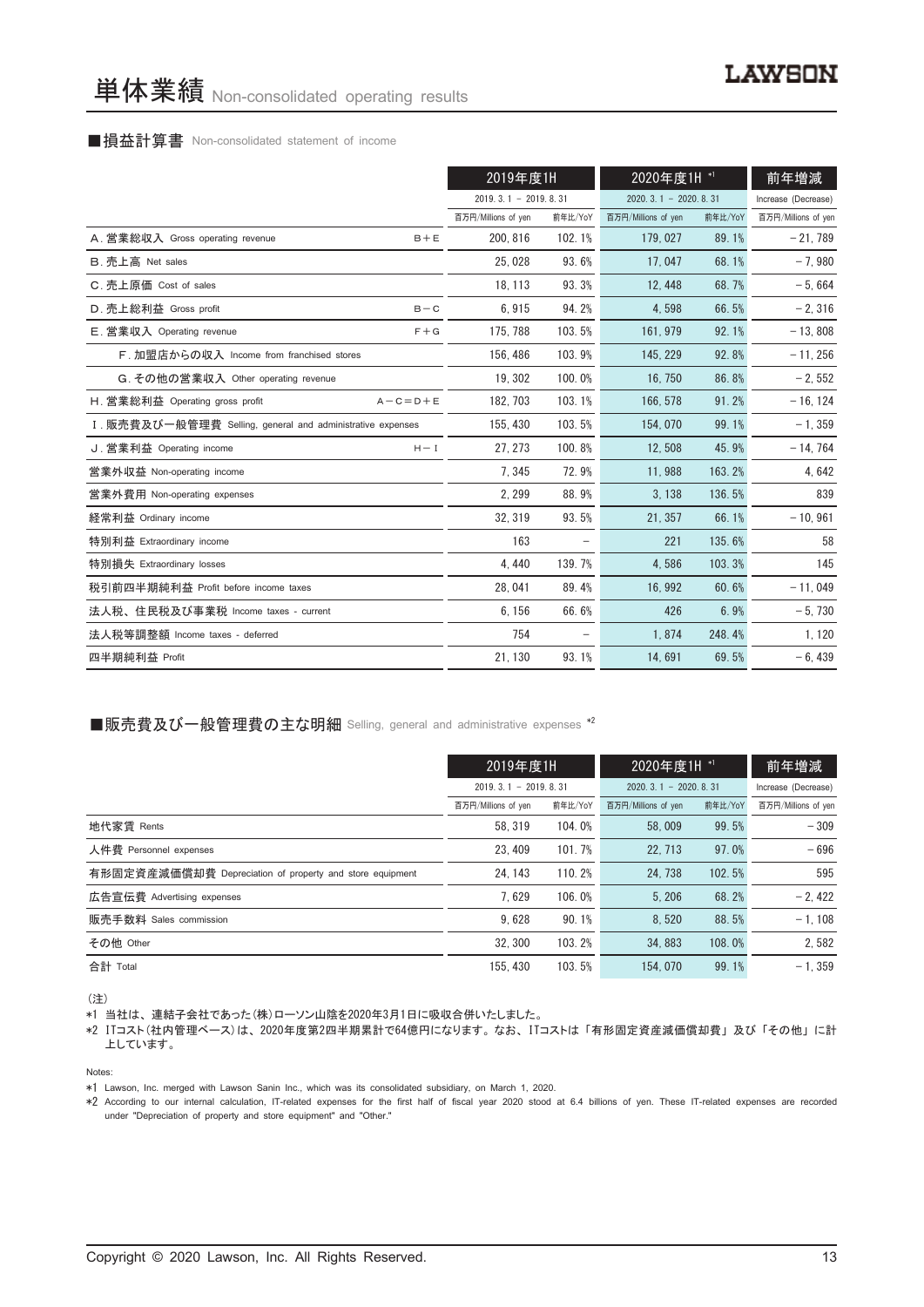#### ■投融資の状況 Capital expenditure

|                                                                | 2019年度1H               | 2020年度1H *2            | 前年増減                | 2020年度計画                           |
|----------------------------------------------------------------|------------------------|------------------------|---------------------|------------------------------------|
|                                                                | $2019.3.1 - 2019.8.31$ | $2020.3.1 - 2020.8.31$ | Increase (Decrease) | Forecasts / 2020. 3.1 - 2021. 2.28 |
|                                                                | 百万円/Millions of yen    | 百万円/Millions of yen    | 百万円/Millions of yen | 百万円/Millions of yen                |
| 新店投資 New store investments                                     | 10, 439                | 4,827                  | $-5,612$            | 10,000                             |
| 既存店投資<br>Existing store investments                            | 3, 101                 | 3,584                  | 482                 | 8,000                              |
| システム関連投資<br>IT-related investments                             | 4,906                  | 2,834                  | $-2,072$            | 6,000                              |
| その他 Other                                                      | 298                    | 43                     | $-254$              |                                    |
| 投資小計 Subtotal                                                  | 18, 746                | 11, 290                | $-7,456$            | 24,000                             |
| 出資・融資<br>Investments and advances                              | 5,650                  | 7,130                  | 1,480               | 27,000                             |
| リース Leases <sup>*1</sup>                                       | 22, 053                | 11, 781                | $-10, 271$          | 32,000                             |
| 合計 Total                                                       | 46, 449                | 30, 202                | $-16, 247$          | 83,000                             |
| 有形固定資産減価償却費<br>Depreciation of property and store<br>equipment | 24, 143                | 24, 738                | 595                 | 50,000                             |
| 無形固定資産償却費<br>Amortization of intangible assets                 | 4,519                  | 5,650                  | 1, 131              | 11, 200                            |
| 減価償却費合計<br>Total depreciation and amortization                 | 28,662                 | 30, 389                | 1,726               | 61, 200                            |

(注)

\*1 リース債務の返済による支出は、 2019年度第2四半期累計期間は19,227百万円、 2020年度第2四半期累計期間は20,807百万円です。

\*2 当社は、 連結子会社であった(株)ローソン山陰を2020年3月1日に吸収合併いたしました。

Notes:

\*1 The amount of repayments of lease obligations is 19,227 millions of yen in the first half of fiscal year 2019 and 20,807 millions of yen in the first half of fiscal year 2020.

\*2 Lawson, Inc. merged with Lawson Sanin, Inc., which was its consolidated subsidiary, on March 1, 2020.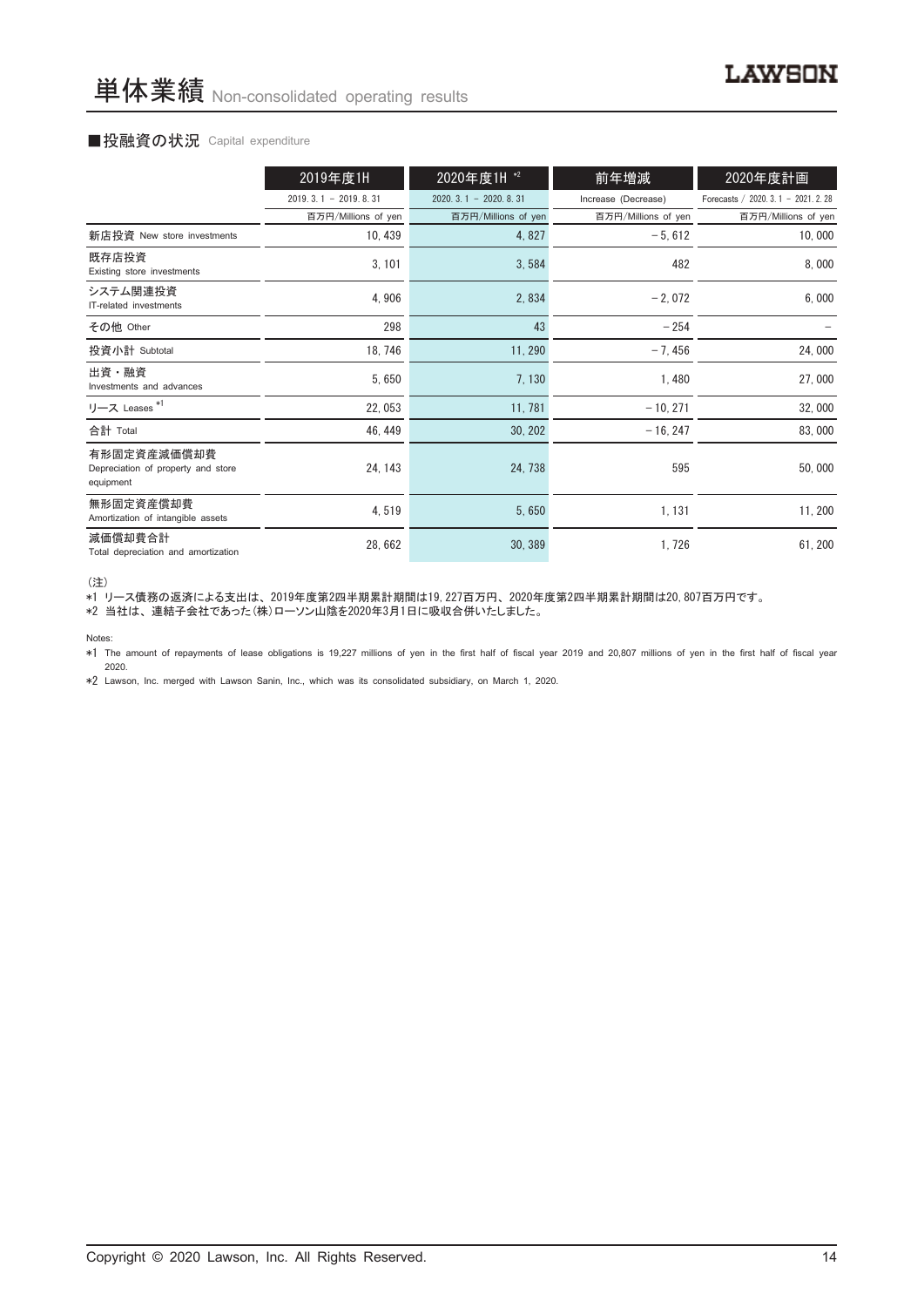#### ■貸借対照表 Non-consolidated balance sheet

|                                                                            | 2019年度<br>(2020年2月29日現在) | 2020年度第2四半期<br>(2020年8月31日現在) | 2019年度末からの増減                       |
|----------------------------------------------------------------------------|--------------------------|-------------------------------|------------------------------------|
|                                                                            | FY2019 (As of 2020.2.29) | FY2020 (As of 2020.8.31)      | Increase (Decrease) from 2020.2.29 |
| [資産の部 Assets]                                                              | 百万円/Millions of yen      | 百万円/Millions of yen           | 百万円/Millions of yen                |
| 流動資産 Current assets                                                        | 199, 530                 | 173, 383                      | $-26, 146$                         |
| 現金及び預金 Cash and deposits                                                   | 22, 218                  | 4, 817                        | $-17,400$                          |
| 加盟店貸勘定 Accounts receivable - due from franchised stores                    | 45, 997                  | 39, 461                       | $-6,535$                           |
| リース債権 Lease receivables                                                    | 25, 125                  | 17, 254                       | $-7,871$                           |
| 商品 Merchandise                                                             | 1, 276                   | 1, 130                        | - 145                              |
| 前払費用 Prepaid expenses                                                      | 17, 293                  | 14, 719                       | $-2,574$                           |
| 未収入金 Accounts receivable - other                                           | 79,093                   | 84, 642                       | 5, 549                             |
| その他 Other                                                                  | 8,534                    | 11, 359                       | 2,824                              |
| 貸倒引当金 Allowance for doubtful accounts                                      | - 8                      | $-0$                          | 8                                  |
| 固定資産 Non-current assets                                                    | 659, 239                 | 655, 839                      | $-3,400$                           |
| 有形固定資産 Property and store equipment                                        | 332, 337                 | 333, 872                      | 1,534                              |
| ・建物 Buildings                                                              | 157, 103                 | 161, 735                      | 4,632                              |
| ・構築物 Structures                                                            | 29,069                   | 29, 427                       | 357                                |
| ・工具、器具及び備品 Tools, furniture and fixtures                                   | 12, 182                  | 11, 318                       | $-863$                             |
| ・土地 Land                                                                   | 8,860                    | 8,850                         | - 9                                |
| ・リース資産 Leased assets                                                       | 123, 520                 | 121, 355                      | $-2,165$                           |
| ・建設仮勘定 Construction in progress                                            | 1,601                    | 1, 184                        | - 416                              |
| 無形固定資産 Intangible assets                                                   | 42, 629                  | 39, 075                       | $-3,553$                           |
| ・ソフトウエア Software                                                           | 28, 772                  | 26, 129                       | $-2,642$                           |
| ・のれん Goodwill                                                              | 13, 387                  | 12, 485                       | $-902$                             |
| ・その他 Other                                                                 | 469                      | 459                           | - 9                                |
| 投資その他の資産 Investments and other assets                                      | 284, 272                 | 282, 891                      | $-1,380$                           |
| ・投資有価証券 Investments securities                                             | 9,897                    | 15, 219                       | 5, 321                             |
| ・関係会社株式 Shares of subsidiaries and associates                              | 67, 529                  | 65, 097                       | $-2,432$                           |
| ・関係会社出資金<br>Investments in capital of subsidiaries and associates          | 23, 822                  | 26, 779                       | 2,957                              |
| ・長期貸付金 Long-term loans receivable                                          | 41, 741                  | 41, 819                       | 78                                 |
| ・関係会社長期貸付金<br>Long-term loans receivable from subsidiaries and associates  | 555                      | 549                           | $-5$                               |
| ・長期前払費用 Long-term prepaid expenses                                         | 15,507                   | 14, 572                       | $-935$                             |
| ・差入保証金 Guarantee deposits                                                  | 93, 307                  | 90, 194                       | $-3, 113$                          |
| ・繰延税金資産 Deferred tax assets                                                | 31, 315                  | 28.057                        | $-3, 257$                          |
| ・その他 Other                                                                 | 1, 224                   | 1, 174                        | $-49$                              |
| ・貸倒引当金 Allowance for doubtful accounts                                     | $-630$                   | $-573$                        | 56                                 |
| 資産合計 Total assets                                                          | 858, 770                 | 829, 223                      | $-29,547$                          |
| 有形固定資産の減価償却累計額<br>Accumulated depreciation of property and store equipment | 305, 834                 | 324, 281                      | 18, 446                            |

(注)

\* 当社は、 連結子会社であった(株)ローソン山陰を2020年3月1日に吸収合併いたしました。

Note:

\* Lawson, Inc. merged with Lawson Sanin, Inc., which was its consolidated subsidiary, on March 1, 2020.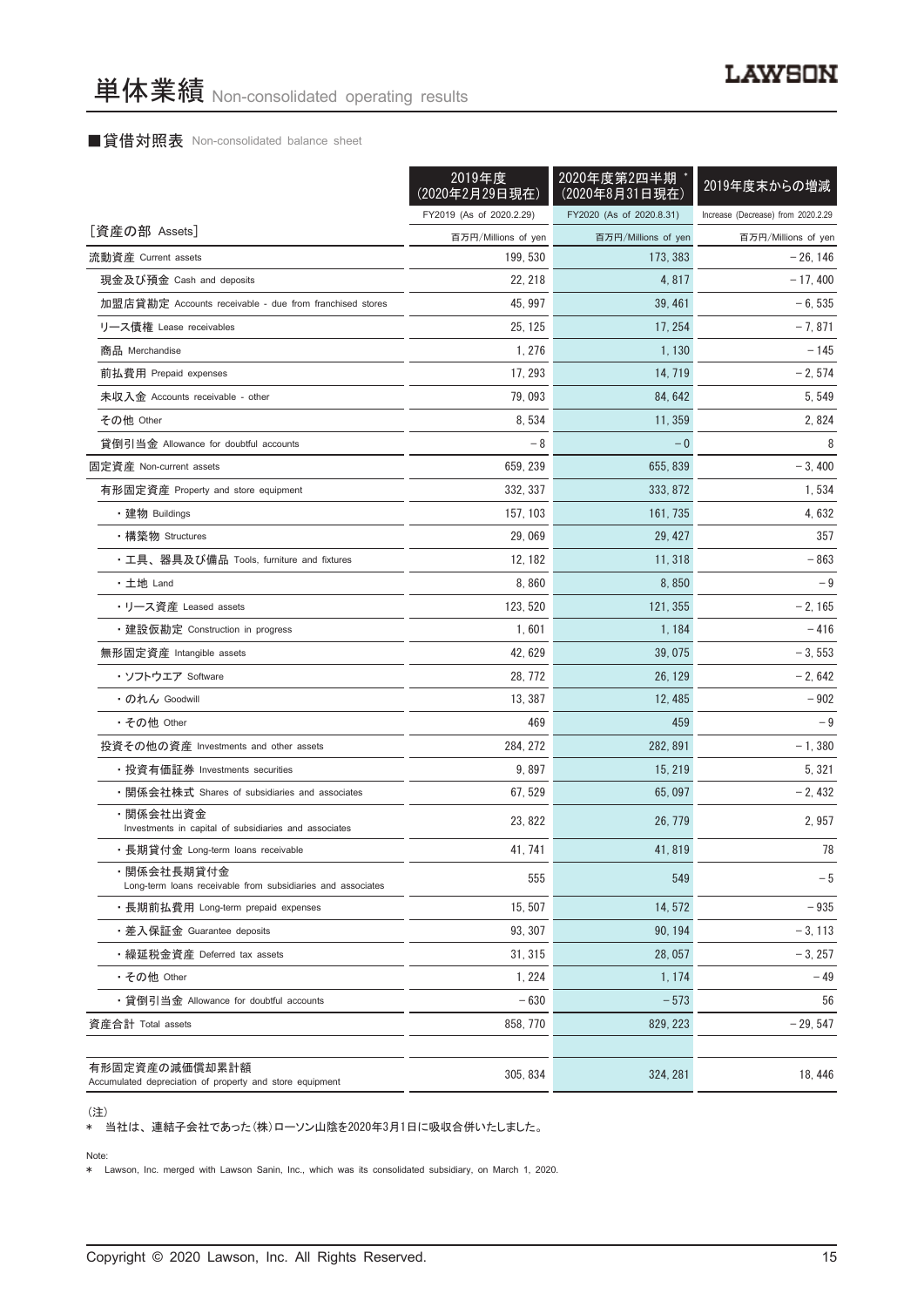#### ■貸借対照表 Non-consolidated balance sheet

|                                                                       | 2019年度<br><u>(2020年2月29日現在)</u> | 2020年度第2四半期<br>(2020年8月31日現在) | 2019年度末からの増減                       |
|-----------------------------------------------------------------------|---------------------------------|-------------------------------|------------------------------------|
|                                                                       | FY2019 (As of 2020.2.29)        | FY2020 (As of 2020.8.31)      | Increase (Decrease) from 2020.2.29 |
| [負債の部 Liabilities]                                                    | 百万円/Millions of yen             | 百万円/Millions of yen           | 百万円/Millions of yen                |
| 流動負債 Current liabilities                                              | 392, 206                        | 358, 672                      | $-33.533$                          |
| 買掛金 Accounts payable - trade                                          | 113, 119                        | 118, 741                      | 5, 622                             |
| 短期借入金 Short-term loans payable                                        | 38,000                          | 34,850                        | $-3, 150$                          |
| 関係会社短期借入金<br>Short-term loans payable to subsidiaries and associates  | 40, 850                         | 28, 700                       | $-12, 150$                         |
| リース債務 Lease obligations                                               | 36, 185                         | 35, 385                       | $-800$                             |
| 未払金 Accounts payable - other                                          | 28, 678                         | 20, 707                       | $-7,971$                           |
| 未払法人税等 Income taxes payable                                           | 5,860                           | 1,382                         | $-4,478$                           |
| 未払費用 Accrued expenses                                                 | 2, 294                          | 2,420                         | 126                                |
| 預り金 Deposits received                                                 | 115, 864                        | 107, 904                      | $-7,959$                           |
| 賞与引当金 Provision for bonuses                                           | 3, 142                          | 2,864                         | $-278$                             |
| その他 Other                                                             | 8, 211                          | 5, 716                        | $-2,495$                           |
| 固定負債 Non-current liabilities                                          | 232, 858                        | 225, 770                      | $-7,088$                           |
| 長期借入金 Long-term loans payable                                         | 50,000                          | 50,000                        |                                    |
| リース債務 Lease obligations                                               | 118, 104                        | 111, 271                      | $-6,832$                           |
| 退職給付引当金 Provision for retirement benefits                             | 12,566                          | 12,932                        | 366                                |
| 役員退職慰労引当金<br>Provision for retirement benefits to executive officers  | 226                             | 190                           | $-35$                              |
| 資産除去債務 Asset retirement obligations                                   | 31, 537                         | 31,684                        | 146                                |
| その他 Other                                                             | 20, 423                         | 19,691                        | $-732$                             |
| 負債合計 Total liabilities                                                | 625, 065                        | 584, 442                      | $-40,622$                          |
| [純資産の部 Net assets]                                                    |                                 |                               |                                    |
| 株主資本 Shareholders' equity                                             | 232, 160                        | 239, 371                      | 7, 211                             |
| 資本金 Capital stock                                                     | 58, 506                         | 58, 506                       |                                    |
| 資本剰余金 Capital surplus                                                 | 47, 757                         | 47, 760                       | 3                                  |
| ・資本準備金 Legal capital surplus                                          | 47,696                          | 47,696                        |                                    |
| ・その他資本剰余金 Other capital surplus                                       | 60                              | 64                            | 3                                  |
| 利益剰余金 Retained earnings                                               | 126, 908                        | 134,094                       | 7,186                              |
| ・利益準備金 Legal retained earnings                                        | 727                             | 727                           |                                    |
| • 別途積立金 General reserve                                               | 50,000                          | 50,000                        |                                    |
| ・繰越利益剰余金 Retained earnings brought forward                            | 76, 180                         | 83, 367                       | 7,186                              |
| 自己株式 Treasury shares                                                  | $-1,011$                        | $-990$                        | 21                                 |
| 評価・換算差額等 Valuation and translation adjustments                        | 1,288                           | 5,074                         | 3,786                              |
| その他有価証券評価差額金<br>Valuation difference on available-for-sale securities | 1,496                           | 5, 282                        | 3,786                              |
| 土地再評価差額金 Revaluation reserve for land                                 | $-207$                          | $-207$                        |                                    |
| 新株予約権 Subscription rights to shares                                   | 255                             | 333                           | 78                                 |
| 純資産合計 Net assets                                                      | 233, 705                        | 244, 780                      | 11,075                             |
| 負債純資産合計 Liabilities and net assets                                    | 858, 770                        | 829, 223                      | $-29,547$                          |

<sup>(</sup>注)

\* 当社は、 連結子会社であった(株)ローソン山陰を2020年3月1日に吸収合併いたしました。

\* Lawson, Inc. merged with Lawson Sanin, Inc., which was its consolidated subsidiary, on March 1, 2020.

Note: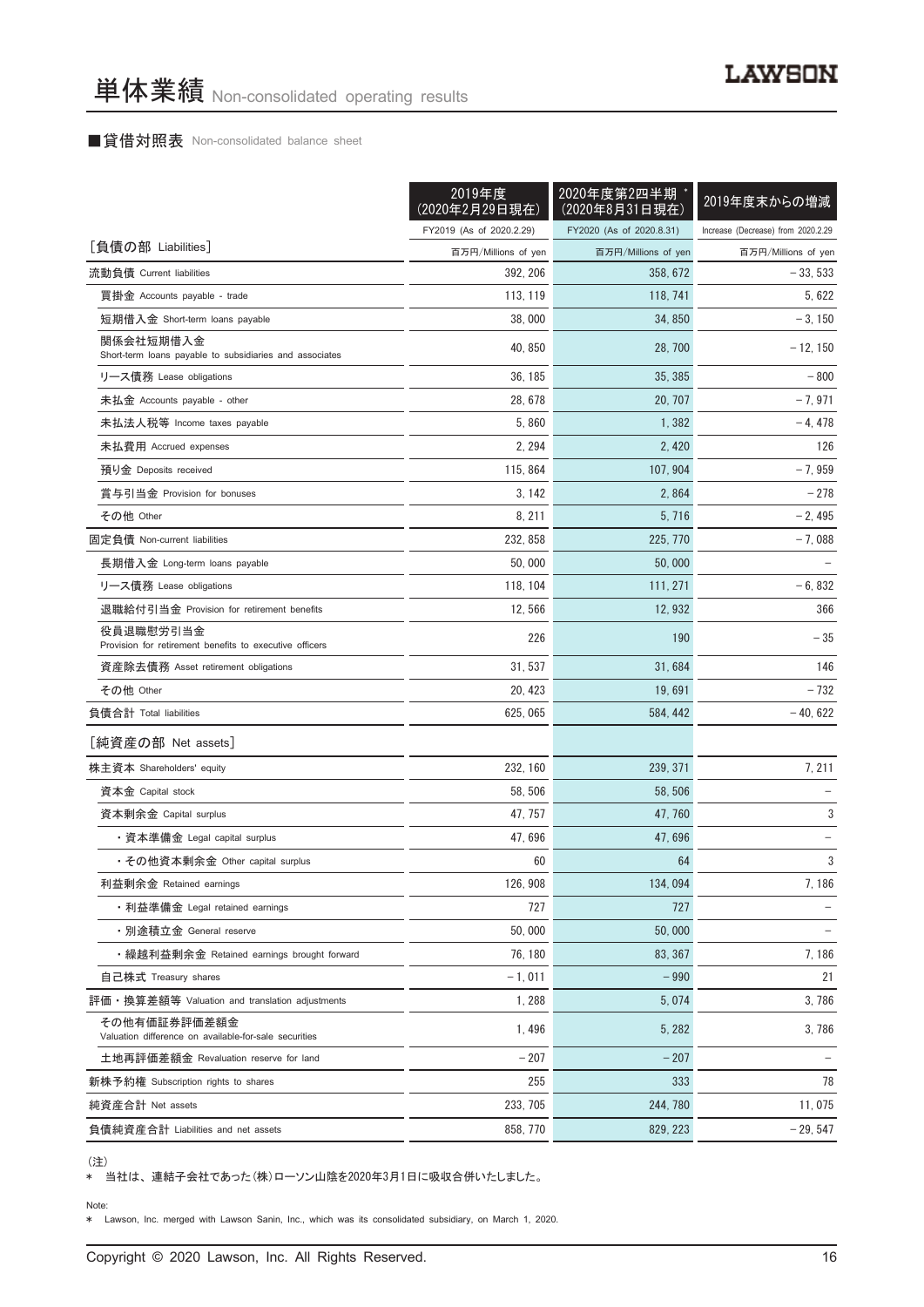#### ■国内コンビニエンスストアの店舗数の推移 Number of convenience stores in Japan \*1

|                                          | 2019年度1H/FY2019        |                     | 2020年度1H/FY2020            |                     | 2020年度計画/FY2020 (Forecast) |                     |
|------------------------------------------|------------------------|---------------------|----------------------------|---------------------|----------------------------|---------------------|
|                                          | $2019.3.1 - 2019.8.31$ |                     | $2020, 3, 1 - 2020, 8, 31$ |                     | $2020.3.1 - 2021.2.28$     |                     |
| 単体 Non-consolidated                      |                        | 「ローソン」「ナチュラルローソン」のみ |                            | 「ローソン」「ナチュラルローソン」のみ |                            | 「ローソン」「ナチュラルローソン」のみ |
| 開店 Opening (店/Store)                     | 288                    | 285                 | 222                        | 220                 | 360                        | 360                 |
| 閉店 Closure (店/Store)                     | 230                    | 201                 | 173                        | 116                 | 320                        | 250                 |
| うち置換 (-) *2 Re-location (-)              | 28                     | 28                  | 23                         | 22                  |                            |                     |
| 純増減<br>Net Increase (Decrease) (店/Store) | 58                     | 84                  | 49                         | 104                 | 40                         | 110                 |
| 総店舗数 Total number of stores              | 13,855                 | 13,075              | 13, 920                    | 13, 233             | 13, 911                    | 13, 239             |
| グループ会社 Group company                     |                        |                     |                            |                     |                            |                     |
| 開店 Opening (店/Store)                     | 19                     |                     | 14                         |                     | 40                         |                     |
| 閉店 Closure (店/Store)                     | 15                     |                     |                            |                     | 30                         |                     |
| 純増減<br>Net Increase (Decrease) (店/Store) | 4                      |                     |                            |                     | 10                         |                     |
| 総店舗数 Total number of stores              | 866                    |                     | 580                        |                     | 583                        |                     |
| グループ計 Total                              |                        |                     |                            |                     |                            |                     |
| 開店 Opening (店/Store)                     | 307                    |                     | 236                        |                     | 400                        |                     |
| 閉店 Closure (店/Store)                     | 245                    |                     | 180                        |                     | 350                        |                     |
| 純増減<br>Net Increase (Decrease) (店/Store) | 62                     |                     | 56                         |                     | 50                         |                     |
| 総店舗数 Total number of stores              | 14, 721                |                     | 14,500                     |                     | 14, 494                    |                     |

(注)

\*1 当社グループの運営するコンビニエンスストアの店舗数であり、 (株)ローソン高知、 (株)ローソン南九州、 (株)ローソン沖縄の運営する店舗数を含み ます。

なお、2020年3月1日付(株)ローソン山陰の吸収合併に伴い、2019年度に(株)ローソン山陰が運営していた店舗の推移はグループ会社に含め、2020 年度の店舗の推移は単体に含みます。

\*2 立地の移転を行う為に閉鎖した店舗数です。

Notes:

\*1 The number of stores is a total number of stores operated by the Lawson group including the number of stores operated by Lawson Kochi, Inc., Lawson Minamikyushu, Inc. and Lawson Okinawa, Inc.

Due to the merger with Lawson Sanin, Inc. on March 1, 2020, the number of stores operated by Lawson Sanin, Inc. in fiscal year 2019 is included in Group Company while the number of stores in fiscal year 2020 is inclueded in Lawson, Inc.

\*2 It states number of stores closed for relocation purpose.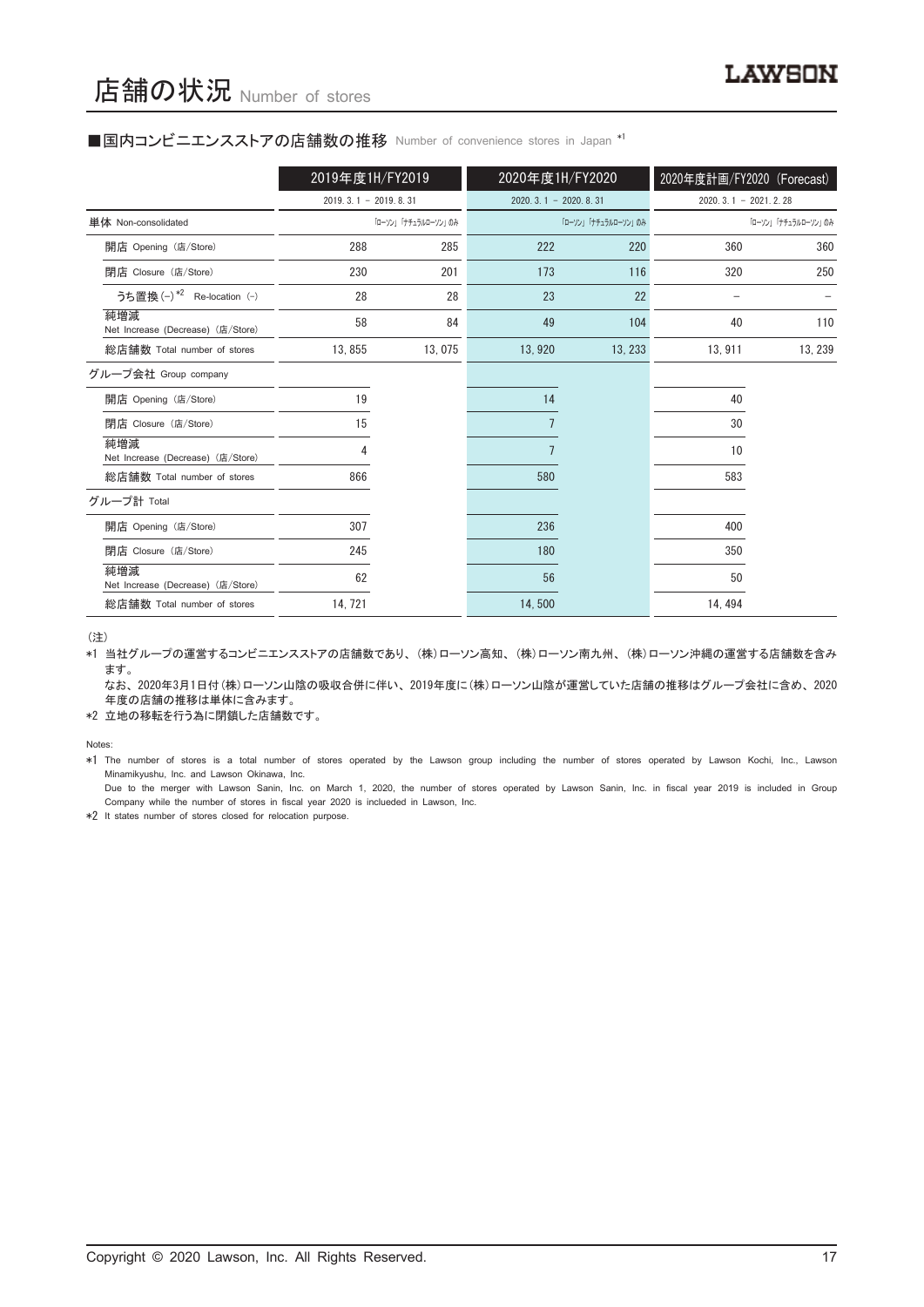# 店舗の状況 Number of stores

#### ■国内コンビニエンスストア店舗数 Number of convenience stores in Japan by store type <sup>\*</sup>

|                                                                     | 2019年8月      |           | 2020年2月        |                   | 2020年8月        |                   | 期中増減店舗数                 |
|---------------------------------------------------------------------|--------------|-----------|----------------|-------------------|----------------|-------------------|-------------------------|
|                                                                     | August, 2019 |           | February, 2020 |                   | August, 2020   |                   | Net increase (Decrease) |
|                                                                     | 店/Store      | 構成比/Share |                | 店/Store 構成比/Share |                | 店/Store 構成比/Share | 店/Store                 |
| 株式会社ローソン Lawson, Inc.                                               |              |           |                |                   |                |                   |                         |
| 直営店 Company-operated stores                                         |              |           |                |                   |                |                   |                         |
| ローソン LAWSON                                                         | 278          | 1.9%      | 263            | 1.8%              | 248            | 1.7%              | $-15$                   |
| ナチュラルローソン NATURAL LAWSON                                            | 24           | 0.2%      | 22             | 0.2%              | 21             | 0.1%              | $-1$                    |
| 加盟店 Franchised stores                                               |              |           |                |                   |                |                   |                         |
| Bタイプ Type B                                                         | 1,827        | 12.4%     | 1,794          | 12.4%             | 1,806          | 12.5%             | 12                      |
| Gタイプ Type G                                                         | 1,409        | 9.6%      | 1,342          | 9.3%              | 1, 341         | 9.2%              | $-1$                    |
| Cタイプ Type C                                                         | 9, 418       | 64.0%     | 9,300          | 64.4%             | 9,692          | 66.8%             | 392                     |
| ナチュラルローソン NATURAL LAWSON                                            | 119          | 0.8%      | 123            | 0.9%              | 125            | 0.9%              | $\overline{2}$          |
| ローソンストア100 LAWSON STORE100                                          | 780          | 5.3%      | 742            | 5.1%              | 687            | 4.7%              | - 55                    |
| 小計 Subtotal                                                         | 13, 855      | 94.1%     | 13,586         | 94.1%             | 13, 920        | 96.0%             | 334                     |
| 株式会社ローソン山陰 Lawson Sanin, Inc.                                       |              |           |                |                   |                |                   |                         |
| 直営店 Company-operated stores                                         | 4            | 0.0%      | 5              | 0.0%              |                |                   | $-5$                    |
| 加盟店 Franchised stores                                               | 289          | 2.0%      | 280            | 1.9%              |                |                   | $-280$                  |
| 小計 Subtotal                                                         | 293          | 2.0%      | 285            | 2.0%              |                |                   | $-285$                  |
| 株式会社ローソン高知 Lawson Kochi, Inc.                                       |              |           |                |                   |                |                   |                         |
| 直営店 Company-operated stores                                         | 4            | 0.0%      | 5              | 0.0%              | 5              | 0.0%              |                         |
| 加盟店 Franchised stores                                               | 134          | 0.9%      | 134            | 0.9%              | 134            | 0.9%              |                         |
| 小計 Subtotal                                                         | 138          | 0.9%      | 139            | 1.0%              | 139            | 1.0%              |                         |
| 株式会社ローソン南九州 Lawson Minamikyushu, Inc.                               |              |           |                |                   |                |                   |                         |
| 直営店 Company-operated stores                                         | 3            | 0.0%      | 3              | 0.0%              | $\overline{2}$ | 0.0%              | - 1                     |
| 加盟店 Franchised stores                                               | 196          | 1.3%      | 192            | 1.3%              | 196            | 1.4%              | 4                       |
| 小計 Subtotal                                                         | 199          | 1.4%      | 195            | 1.4%              | 198            | 1.4%              | 3                       |
| 株式会社ローソン沖縄 Lawson Okinawa, Inc.                                     |              |           |                |                   |                |                   |                         |
| 直営店 Company-operated stores                                         | 6            | 0.0%      | 5              | 0.0%              | 5              | 0.0%              |                         |
| 加盟店 Franchised stores                                               | 230          | 1.6%      | 234            | 1.6%              | 238            | 1.6%              | 4                       |
| 小計 Subtotal                                                         | 236          | 1.6%      | 239            | 1.7%              | 243            | 1.7%              | 4                       |
| 国内コンビニエンスストアグループ店舗数計<br>Total number of convenience stores in Japan | 14, 721      | 100.0%    | 14, 444        | 100.0%            | 14,500         | 100.0%            | 56                      |

(注)

\* 2020年3月1日付(株)ローソン山陰の吸収合併に伴い、 2019年度に(株)ローソン山陰が運営していた店舗数は(株)ローソン山陰に記載し、 2020年度 の店舗数は(株)ローソンに含みます。

Note:

\* Due to the merger with Lawson Sanin, Inc. on March 1, 2020, the number of stores operated by Lawson Sanin, Inc. in fiscal year 2019 is included in Lawson Sanin Inc. while the number of stores in fiscal year 2020 is inclueded in Lawson, Inc.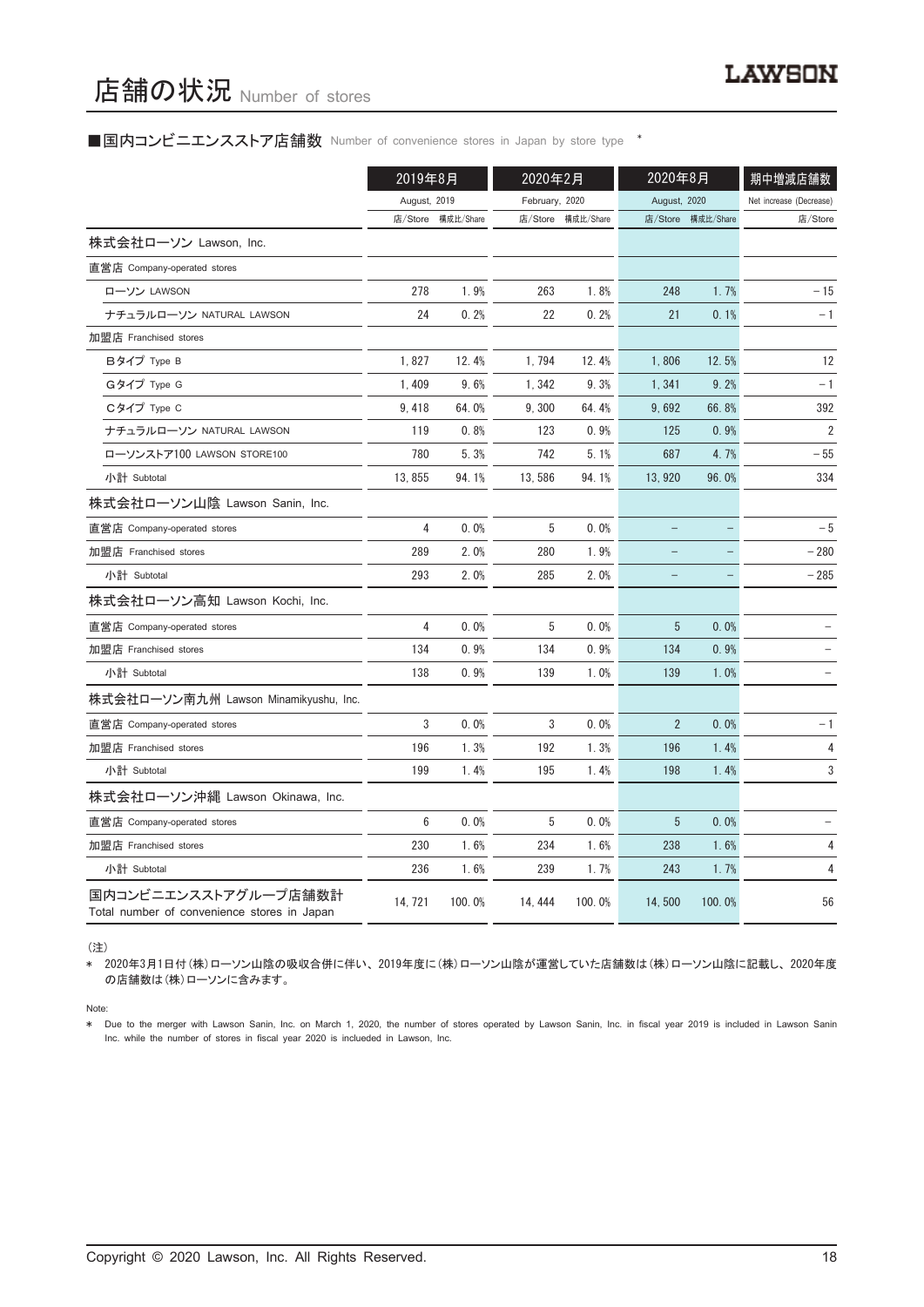#### ■都道府県別店舗分布状況 Number of convenience stores by region and prefecture

|                |              |         | 2020年2月                  |         | 2020年8月       |                   |         | 期中増減店舗数                  |                          |                         |
|----------------|--------------|---------|--------------------------|---------|---------------|-------------------|---------|--------------------------|--------------------------|-------------------------|
|                |              |         | February, 2020           |         |               | August, 2020      |         |                          | Net increase (Decrease)  |                         |
|                |              | ローソン    | ローソンストア100               | 計       | ローソン          | ローソンストア100        | 計       | ローソン                     | ローソンストア100               | 計                       |
|                |              | LAWSON  | LAWSON STORE100          | Total   | <b>LAWSON</b> | LAWSON STORE100   | Total   | LAWSON                   | LAWSON STORE100          | Total                   |
|                |              | 店/Store | 店/Store                  | 店/Store | 店/Store       | 店/Store           | 店/Store | 店/Store                  | 店/Store                  | 店/Store                 |
| 北海道 Hokkaido   | 北海道 Hokkaido | 673     | $\qquad \qquad -$        | 673     | 683           | -                 | 683     | 10                       | $\qquad \qquad -$        | 10                      |
| 東北 Tohoku      | 青森 Aomori    | 270     | $\qquad \qquad -$        | 270     | 275           |                   | 275     | 5                        | $\qquad \qquad -$        | 5                       |
|                | 秋田 Akita     | 185     | $\overline{\phantom{a}}$ | 185     | 184           | $\qquad \qquad -$ | 184     | $-1$                     | $\qquad \qquad -$        | $-1$                    |
|                | 岩手 Iwate     | 175     | $\qquad \qquad -$        | 175     | 180           | -                 | 180     | 5                        | $\qquad \qquad -$        | 5                       |
|                | 宮城 Miyagi    | 252     | $\qquad \qquad -$        | 252     | 257           | -                 | 257     | 5                        | $\overline{\phantom{0}}$ | 5                       |
|                | 山形 Yamagata  | 114     | $\overline{\phantom{a}}$ | 114     | 114           | $\qquad \qquad -$ | 114     | $\qquad \qquad -$        | $\qquad \qquad -$        |                         |
|                | 福島 Fukushima | 162     | $\qquad \qquad -$        | 162     | 166           | -                 | 166     | 4                        | $\qquad \qquad -$        | 4                       |
|                | 小計 Subtotal  | 1,158   | $\qquad \qquad -$        | 1,158   | 1, 176        | $\qquad \qquad -$ | 1, 176  | 18                       | $\qquad \qquad -$        | $18\,$                  |
| 関東 Kanto       | 栃木 Tochigi   | 199     | $\overline{\phantom{a}}$ | 199     | 201           | -                 | 201     | $\sqrt{2}$               | $\overline{\phantom{a}}$ | $\overline{\mathbf{c}}$ |
|                | 群馬 Gunma     | 243     | $\qquad \qquad -$        | 243     | 245           | -                 | 245     | $\sqrt{2}$               | $\qquad \qquad -$        | $\sqrt{2}$              |
|                | 埼玉 Saitama   | 649     | 40                       | 689     | 648           | 40                | 688     | $-1$                     |                          | $-1$                    |
|                | 千葉 Chiba     | 559     | 44                       | 603     | 562           | 43                | 605     | 3                        | $-1$                     | $\overline{\mathbf{c}}$ |
|                | 茨城 Ibaraki   | 219     | 4                        | 223     | 221           | 4                 | 225     | 2                        |                          | $\sqrt{2}$              |
|                | 東京 Tokyo     | 1,447   | 268                      | 1,715   | 1.459         | 242               | 1,701   | 12                       | $-26$                    | $-14$                   |
|                | 神奈川 Kanagawa | 967     | 121                      | 1,088   | 969           | 113               | 1,082   | 2                        | $-\, 8$                  | $-6$                    |
|                | 小計 Subtotal  | 4,283   | 477                      | 4,760   | 4,305         | 442               | 4, 747  | 22                       | $-\,35$                  | $-13$                   |
| 甲信越 Koshinetsu | 新潟 Niigata   | 225     | $\qquad \qquad -$        | 225     | 227           | -                 | 227     | $\overline{2}$           | $\overline{\phantom{a}}$ | $\sqrt{2}$              |
|                | 山梨 Yamanashi | 135     | $\overline{\phantom{a}}$ | 135     | 135           | $\qquad \qquad -$ | 135     | $\overline{\phantom{a}}$ | $\overline{\phantom{a}}$ |                         |
|                | 長野 Nagano    | 172     | $\qquad \qquad -$        | 172     | 174           | -                 | 174     | 2                        | $\qquad \qquad -$        | $\sqrt{2}$              |
|                | 小計 Subtotal  | 532     | $\qquad \qquad -$        | 532     | 536           | -                 | 536     | 4                        | $\overline{\phantom{0}}$ | 4                       |
| 北陸 Hokuriku    | 石川 Ishikawa  | 105     | $\overline{\phantom{a}}$ | 105     | 105           | $\qquad \qquad -$ | 105     | $\overline{\phantom{0}}$ | $\qquad \qquad -$        |                         |
|                | 富山 Toyama    | 185     | $\qquad \qquad -$        | 185     | 187           | -                 | 187     | 2                        | $\qquad \qquad -$        | $\sqrt{2}$              |
|                | 福井 Fukui     | 110     | $\qquad \qquad -$        | 110     | 110           |                   | 110     |                          |                          |                         |
|                | 小計 Subtotal  | 400     | $\qquad \qquad -$        | 400     | 402           |                   | 402     | $\overline{2}$           | $\qquad \qquad -$        | $\overline{2}$          |
| 東海 Tokai       | 静岡 Shizuoka  | 285     | $\qquad \qquad -$        | 285     | 283           | -                 | 283     | $-2$                     |                          | $-2$                    |
|                | 愛知 Aichi     | 629     | 94                       | 723     | 636           | 91                | 727     | $\overline{7}$           | $-3$                     | 4                       |
|                | 岐阜 Gifu      | 175     | 5                        | 180     | 178           | 5                 | 183     | $\mathbf{3}$             | $\overline{\phantom{a}}$ | 3                       |
|                | 三重 Mie       | 138     | $\overline{\phantom{a}}$ | 138     | 137           | $\qquad \qquad -$ | 137     | $-1$                     | $\overline{\phantom{a}}$ | $-1$                    |
|                | 小計 Subtotal  | 1, 227  | 99                       | 1,326   | 1, 234        | 96                | 1,330   | $7\phantom{.0}$          | $-3$                     | 4                       |

(注)

\* ローソンの店舗数には、 「ローソン」 「ナチュラルローソン」を含みます。

Note:

\* The number of stores of LAWSON includes LAWSON and NATURAL LAWSON.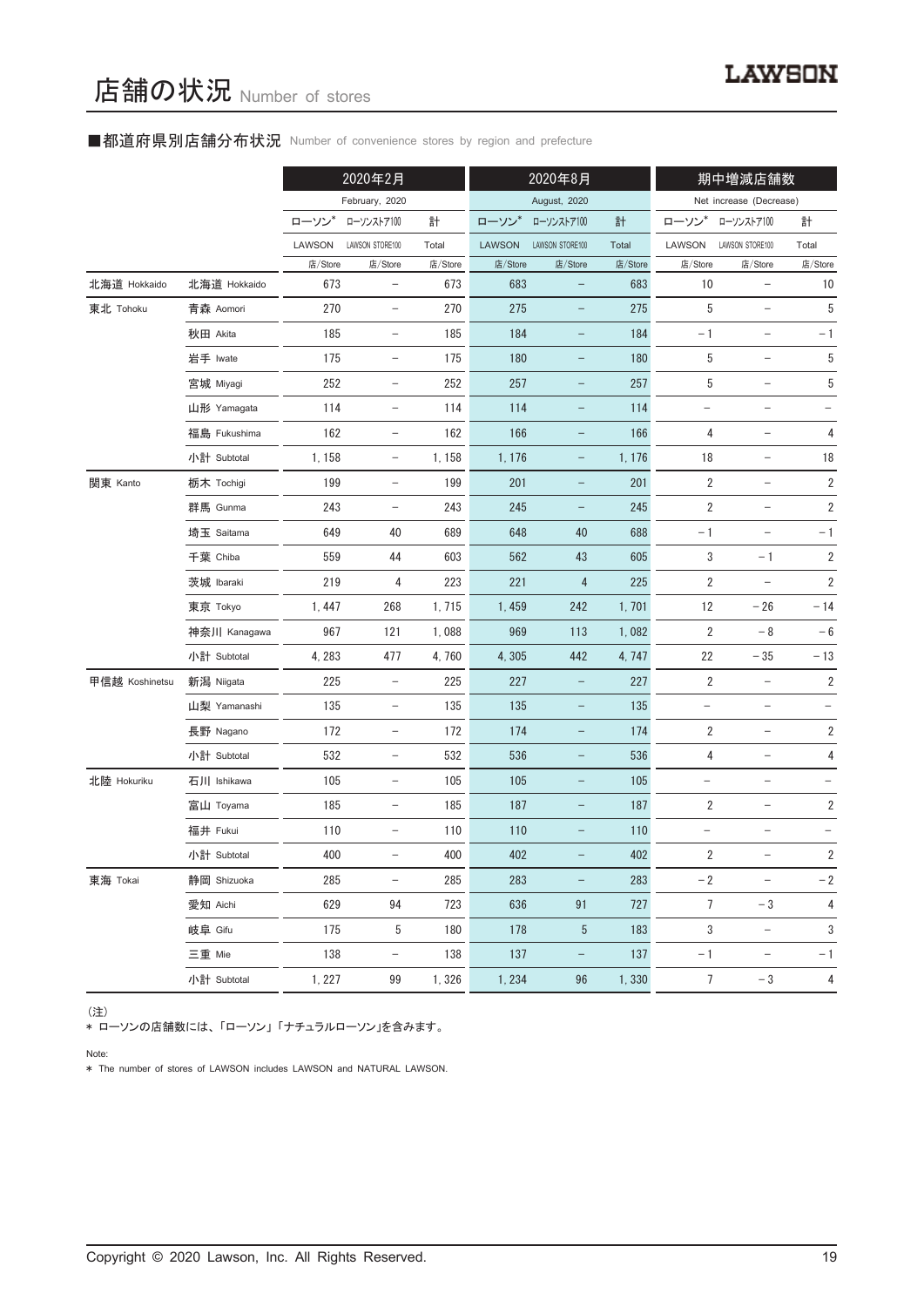#### ■都道府県別店舗分布状況 Number of convenience stores by region and prefecture

|            |                                                                     |         | 2020年2月                  |         | 2020年8月       |                          | 期中増減店舗数 |                          |                          |                         |
|------------|---------------------------------------------------------------------|---------|--------------------------|---------|---------------|--------------------------|---------|--------------------------|--------------------------|-------------------------|
|            |                                                                     |         | February, 2020           |         |               | August, 2020             |         |                          | Net increase (Decrease)  |                         |
|            |                                                                     | ローソン    | ローソンストア100               | 計       | ローソン          | ローソンストア100               | 計       | ローソン                     | ローソンストア100               | 計                       |
|            |                                                                     | LAWSON  | LAWSON STORE100          | Total   | <b>LAWSON</b> | LAWSON STORE100          | Total   | LAWSON                   | LAWSON STORE100          | Total                   |
|            |                                                                     | 店/Store | 店/Store                  | 店/Store | 店/Store       | 店/Store                  | 店/Store | 店/Store                  | 店/Store                  | 店/Store                 |
| 近畿 Kinki   | 京都 Kyoto                                                            | 298     | 24                       | 322     | 300           | 24                       | 324     | $\overline{2}$           |                          | 2                       |
|            | 滋賀 Shiga                                                            | 156     | $\overline{\phantom{a}}$ | 156     | 155           | $\qquad \qquad -$        | 155     | $-1$                     | $\qquad \qquad -$        | $-1$                    |
|            | 奈良 Nara                                                             | 138     | $\overline{\phantom{a}}$ | 138     | 138           | $\qquad \qquad -$        | 138     | $\overline{\phantom{a}}$ | $\qquad \qquad -$        | $\qquad \qquad -$       |
|            | 和歌山 Wakayama                                                        | 148     | $\overline{\phantom{a}}$ | 148     | 152           | $\qquad \qquad -$        | 152     | 4                        |                          | 4                       |
|            | 大阪 Osaka                                                            | 1,011   | 112                      | 1, 123  | 1,016         | 95                       | 1, 111  | 5                        | $-17$                    | $-12$                   |
|            | 兵庫 Hyogo                                                            | 636     | 30                       | 666     | 632           | 30                       | 662     | $-4$                     | $\overline{\phantom{0}}$ | $-4$                    |
|            | 小計 Subtotal                                                         | 2,387   | 166                      | 2,553   | 2,393         | 149                      | 2,542   | 6                        | $-17$                    | $-11$                   |
| 中国 Chugoku | 岡山 Okayama                                                          | 202     | $\overline{\phantom{a}}$ | 202     | 208           | $\qquad \qquad -$        | 208     | 6                        | $\overline{\phantom{a}}$ | $\boldsymbol{6}$        |
|            | 広島 Hiroshima                                                        | 235     | $\overline{\phantom{a}}$ | 235     | 247           | $\qquad \qquad -$        | 247     | 12                       | $\overline{\phantom{a}}$ | 12                      |
|            | 山口 Yamaguchi                                                        | 116     | $\overline{\phantom{a}}$ | 116     | 119           | $\qquad \qquad -$        | 119     | 3                        | $\qquad \qquad -$        | 3                       |
|            | 鳥取 Tottori                                                          | 139     | $\overline{\phantom{a}}$ | 139     | 139           | $\qquad \qquad -$        | 139     | $\qquad \qquad -$        | $\qquad \qquad -$        |                         |
|            | 島根 Shimane                                                          | 145     | $\overline{\phantom{a}}$ | 145     | 144           | $\qquad \qquad -$        | 144     | $-1$                     | $\overline{\phantom{a}}$ | $-1$                    |
|            | 小計 Subtotal                                                         | 837     | $\overline{\phantom{a}}$ | 837     | 857           | $\qquad \qquad -$        | 857     | 20                       | $\qquad \qquad -$        | 20                      |
| 四国 Shikoku | 香川 Kagawa                                                           | 132     | $\overline{\phantom{a}}$ | 132     | 133           | -                        | 133     | 1                        | $\overline{\phantom{0}}$ | $\mathbf{1}$            |
|            | 愛媛 Ehime                                                            | 211     | $\overline{\phantom{a}}$ | 211     | 213           | $\qquad \qquad -$        | 213     | 2                        | $\qquad \qquad -$        | $\overline{\mathbf{c}}$ |
|            | 徳島 Tokushima                                                        | 136     | $\qquad \qquad -$        | 136     | 135           | $\qquad \qquad -$        | 135     | $-1$                     | $\qquad \qquad -$        | $-1$                    |
|            | 高知 Kochi                                                            | 139     | $\overline{\phantom{a}}$ | 139     | 139           | $\qquad \qquad -$        | 139     | $\qquad \qquad -$        | $\qquad \qquad -$        |                         |
|            | 小計 Subtotal                                                         | 618     | $\overline{\phantom{a}}$ | 618     | 620           | $\overline{\phantom{a}}$ | 620     | $\overline{2}$           | $\overline{\phantom{a}}$ | 2                       |
| 九州 Kyushu  | 福岡 Fukuoka                                                          | 517     | $\overline{\phantom{a}}$ | 517     | 517           | $\qquad \qquad -$        | 517     | $\qquad \qquad -$        | $\qquad \qquad -$        |                         |
|            | 佐賀 Saga                                                             | 74      | $\overline{\phantom{a}}$ | 74      | 75            | $\qquad \qquad -$        | 75      | 1                        | $\qquad \qquad -$        | 1                       |
|            | 長崎 Nagasaki                                                         | 111     | $\overline{\phantom{a}}$ | 111     | 113           | $\qquad \qquad -$        | 113     | $\overline{2}$           | $\qquad \qquad -$        | 2                       |
|            | 大分 Oita                                                             | 188     | $\qquad \qquad -$        | 188     | 192           | -                        | 192     | 4                        | $\qquad \qquad -$        | 4                       |
|            | 熊本 Kumamoto                                                         | 159     | $\overline{\phantom{a}}$ | 159     | 160           |                          | 160     | 1                        |                          | 1                       |
|            | 宮崎 Miyazaki                                                         | 104     | $\overline{\phantom{a}}$ | 104     | 109           |                          | 109     | 5                        | $\qquad \qquad -$        | 5                       |
|            | 鹿児島 Kagoshima                                                       | 195     | $\overline{\phantom{a}}$ | 195     | 198           | $\qquad \qquad -$        | 198     | 3                        | $\overline{\phantom{0}}$ | 3                       |
|            | 小計 Subtotal                                                         | 1,348   | $\overline{\phantom{a}}$ | 1,348   | 1,364         | -                        | 1,364   | 16                       | $\qquad \qquad -$        | 16                      |
| 沖縄 Okinawa | 沖縄 Okinawa                                                          | 239     | -                        | 239     | 243           | -                        | 243     | $\overline{\mathbf{4}}$  | $\qquad \qquad -$        | 4                       |
|            | 国内コンビニエンスストアグループ店舗数計<br>Total number of convenience stores in Japan | 13, 702 | 742                      | 14, 444 | 13,813        | 687                      | 14,500  | 111                      | $-55$                    | 56                      |

(注)

\* ローソンの店舗数には、 「ローソン」 「ナチュラルローソン」 を含みます。

Note:

\* The number of stores of LAWSON includes LAWSON and NATURAL LAWSON.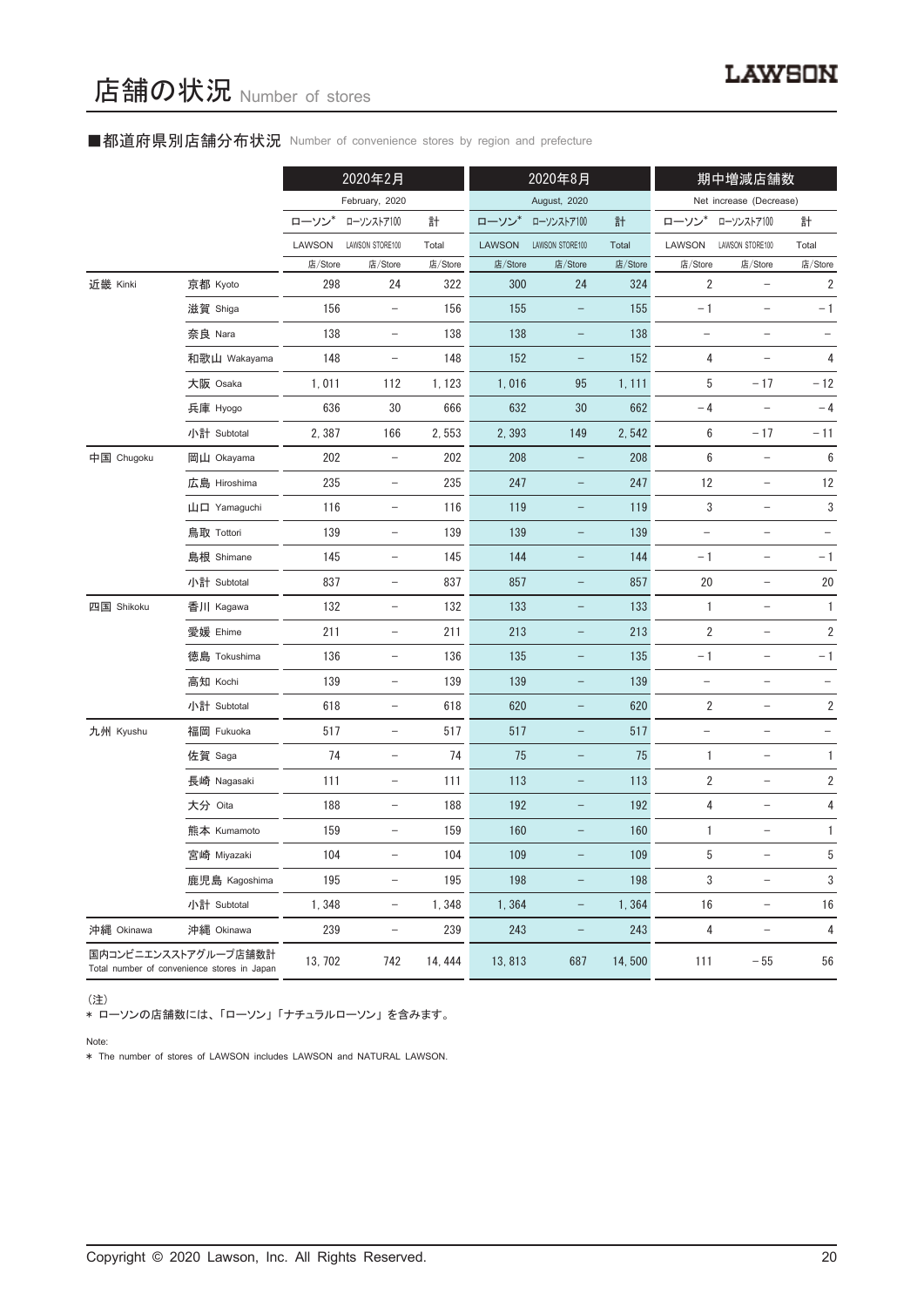# ■海外コンビニエンスストア店舗数 Number of convenience stores abroad

|                                                               | 2019年8月                 | 2020年2月        | 2020年8月        | 期中増減店舗数                 |
|---------------------------------------------------------------|-------------------------|----------------|----------------|-------------------------|
|                                                               | August, 2019            | February, 2020 | August, 2020   | Net increase (Decrease) |
|                                                               | 店/Store                 | 店/Store        | 店/Store        | 店/Store                 |
| 上海市とその周辺地域<br>中国<br>China Shanghai and surrounding area       | 1,450                   | 1, 574         | 1,594          | 20                      |
| 中国<br>重慶市<br>China Chongqing                                  | 212                     | 235            | 284            | 49                      |
| 中国<br>大連市<br>China Dalian                                     | 159                     | 192            | 219            | 27                      |
| 北京市とその周辺地域<br>中国<br>China Beijing and surrounding area        | 118                     | 153            | 180            | 27                      |
| 瀋陽市<br>中国<br>China Shenyang                                   | 3                       | 26             | 53             | 27                      |
| 中国<br>武漢市<br>China Wuhan                                      | 347                     | 401            | 414            | 13                      |
| 中国<br>合肥市<br>China Hefei                                      | 28                      | 50             | 73             | 23                      |
| 中国 長沙市<br>China Changsha                                      | 6                       | 15             | 37             | 22                      |
| 中国 小計<br>Subtotal                                             | 2,323                   | 2,646          | 2,854          | 208                     |
| タイ<br>Thailand                                                | 124                     | 133            | 140            | 7                       |
| インドネシア<br>Indonesia                                           | 45                      | 72             | 68             | $-4$                    |
| フィリピン<br>Philippines                                          | 53                      | 65             | 66             |                         |
| 米国 ハワイ州<br>United States of America Hawaii                    | $\overline{\mathbf{c}}$ | $\overline{2}$ | $\overline{c}$ |                         |
| 海外コンビニエンスストア店舗数計<br>Total number of convenience stores abroad | 2,547                   | 2,918          | 3, 130         | 212                     |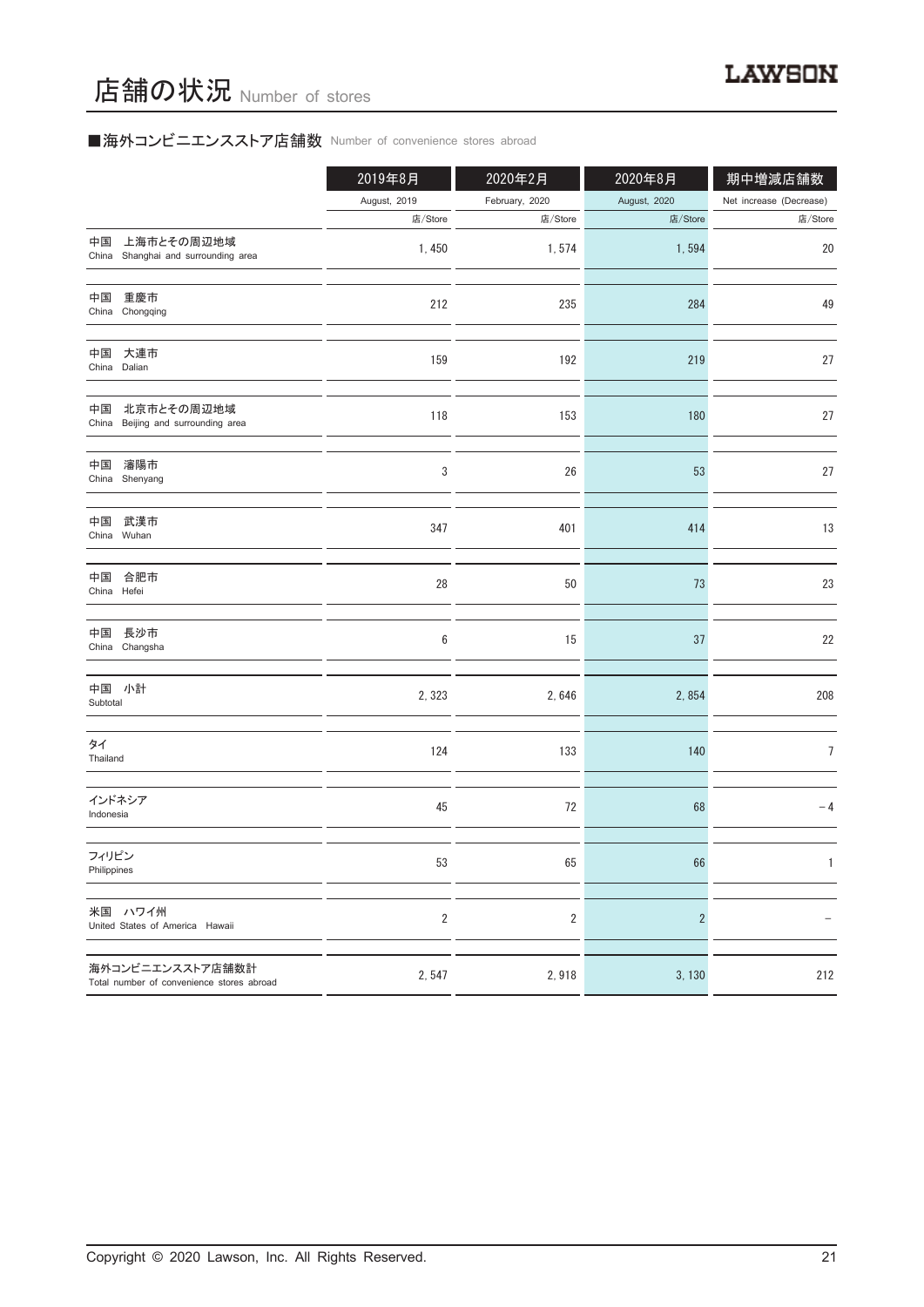#### ■その他セグメントの運営する店舗数 Number of stores of other segments

|                                                          | 2019年8月      | 2020年2月        | 2020年8月             | 期中増減店舗数                 |
|----------------------------------------------------------|--------------|----------------|---------------------|-------------------------|
|                                                          | August, 2019 | February, 2020 | <b>August, 2020</b> | Net increase (Decrease) |
|                                                          | 店/Store      | 店/Store        | 店/Store             | 店/Store                 |
| 株式会社成城石井*1<br>SEIJO ISHII CO., LTD.                      | 151          | 154            | 162                 | 8                       |
|                                                          |              |                |                     |                         |
| 株式会社ローソンエンタテインメント<br>Lawson Entertainment, Inc.          | 56           | 56             | 57                  |                         |
|                                                          |              |                |                     |                         |
| ユナイテッド・シネマ株式会社 <sup>*2</sup><br>United Cinemas Co., Ltd. | 42           | 43             | 43                  |                         |

(注)

\*1 (株)成城石井については、 直営の成城石井店舗のみを記載しております。

\*2 ユナイテッド ・ シネマ(株)については、 劇場数を記載しております。

Notes:

\*1 For SEIJO ISHII CO., LTD., it states number of its company-operated stores only.

\*2 For United Cinemas Co., Ltd., it states number of theaters.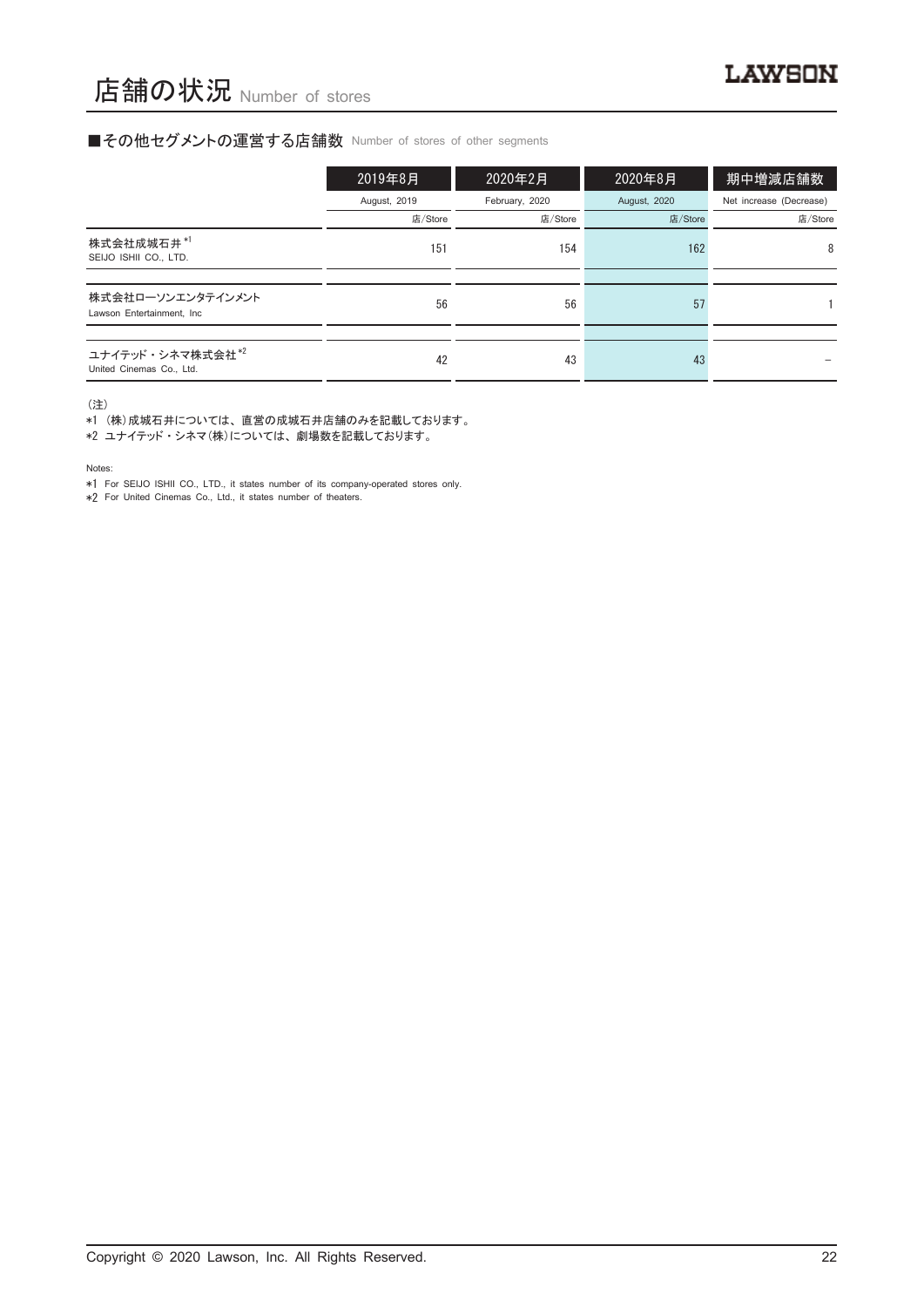#### ■既存店売上高前年比及び既存店総荒利益高前年比 Net sales and gross profit of existing stores

|                                                               | 2019年度/FY2019 |              | 2020年度/FY2020 |                              |
|---------------------------------------------------------------|---------------|--------------|---------------|------------------------------|
|                                                               | 第2四半期累計期間/1H  | 通期/Full year | 第2四半期累計期間/1H  | 通期計画/Full<br>year (Forecast) |
|                                                               | 前年比/YoY       | 前年比/YoY      | 前年比/YoY       | 前年比/YoY                      |
| 売上高 Net sales *2                                              | 100.4%        | 100.1%       | 91.0%         | 94.5%                        |
| 客数 Number of customers                                        | 98.0%         | 98.4%        | 84.5%         |                              |
| 客単価 Spending per customer                                     | 102.5%        | 101.7%       | 107.7%        |                              |
| 売上高(チケット等含む)<br>Net sales (including tickets, etc.)           | 101.2%        | 100.5%       | 88.6%         | 92.7%                        |
| 総荒利益高 Gross profit                                            | 100.8%        | 100.8%       | 88.4%         | 92.7%                        |
| 売上高(ローソンストア100含む) *2<br>Net sales (including LAWSON STORE100) | 100.3%        | 100.0%       | 91.6%         |                              |

■平均日販 Average daily sales per store

|               |                     | 2019年度/FY2019       | 2020年度/FY2020       |
|---------------|---------------------|---------------------|---------------------|
|               | 第2四半期累計期間/1H        | 通期/Full year        | 第2四半期累計期間/1H        |
|               | 千円/Thousands of yen | 千円/Thousands of yen | 千円/Thousands of yen |
| 全店 All stores | 543                 | 535                 | 485                 |
| 新店 New stores | 500                 | 490                 | 466                 |

■全店客数及び客単価 Average number of customers and average spending per customer (All stores)

|                           |                 | 2019年度/FY2019   | 2020年度/FY20201  |
|---------------------------|-----------------|-----------------|-----------------|
|                           | 第2四半期累計期間/1H    | 通期/Full year    | 第2四半期累計期間/1H    |
|                           | 人、円/Person, Yen | 人、円/Person, Yen | 人、円/Person, Yen |
| 客数 Number of customers    | 780             | 762             | 663             |
| 客単価 Spending per customer | 697             | 702             | 732             |

■全店商品別販売構成の推移及び総荒利益率の状況 Sales and gross profit margin by merchandise category at store level (All stores)

|                                     |                        | 2019年度/FY2019 |                                    |                        |              |                                    | 2020年度/FY2020          |              |                                    |                              |
|-------------------------------------|------------------------|---------------|------------------------------------|------------------------|--------------|------------------------------------|------------------------|--------------|------------------------------------|------------------------------|
|                                     |                        | 第2四半期累計期間/1H  |                                    |                        | 通期/Full year |                                    |                        | 第2四半期累計期間/1H |                                    |                              |
|                                     | 十億円<br>Billions of yen | 構成比           | 総荒利益率<br>Share Gross Profit Margin | 十億円<br>Billions of yen | 構成比          | 総荒利益率<br>Share Gross Profit Margin | 十億円<br>Billions of yen | 構成比          | 総荒利益率<br>Share Gross Profit Margin | 総荒利益率<br>Gross Profit Margin |
| ファストフード Fast foods                  | 269.3                  | 24.2%         | 38.5%                              | 523.3                  | 24.1%        | 38.9%                              | 228.0                  | 22.1%        | 38.9%                              |                              |
| 日配食品 Daily delivered foods          | 158.4                  | 14.3%         | 34.5%                              | 307.3                  | 14.2%        | 34.3%                              | 158.2                  | 15.3%        | 34.9%                              |                              |
| 加工食品 Processed foods                | 586.2                  | 52.7%         | 23.7%                              | 1.143.6                | 52.7%        | 23.8%                              | 551.3                  | 53.5%        | 23.5%                              |                              |
| うち、タバコ Cigarettes                   | 286.5                  | 25.8%         | 10.8%                              | 559.1                  | 25.8%        | 10.9%                              | 277.1                  | 26.9%        | 11.0%                              |                              |
| 非食品 Non-food products <sup>*3</sup> | 97.9                   | 8.8%          | 50.8%                              | 195.7                  | 9.0%         | 50.5%                              | 93.7                   | 9.1%         | 51.0%                              |                              |
| 合計 Total                            | 1.111.8                | 100.0%        | 31.2%                              | 2.170.0                | 100.0%       | 31.3%                              | 1.031.2                | 100.0%       | 31.2%                              | 31.3%                        |

分類 Category

| 米飯・麺・調理パン(サンドイッチ等)・デリカ・ファストフード等                                                                      |
|------------------------------------------------------------------------------------------------------|
| Rice, noodles, bread, delicatessen items, over-the-counter fast foods, etc.                          |
| ベーカリー・デザート・アイスクリーム・牛鮮食品等                                                                             |
| Bakery items, desserts, ice creams, perishable foods (vegetables, fruits and meat), etc.             |
| 飲料・酒類・タバコ・加工食品・菓子等 Soft drinks, alcoholic drinks, cigarettes, processed foods, confectioneries, etc. |
| 日用品 • 本 • 雑誌等 Daily necessities, books, magazines, etc.                                              |
|                                                                                                      |

#### (注)

\*1 売上高(ローソンストア100含む)を除く上記の数値は、 (株)ローソンが運営する 「ローソン」 「ナチュラルローソン」 の合計です。 なお、 本頁の各数値 には、 エリアフランチャイズ各社(株)ローソン高知、 (株)ローソン南九州、 (株)ローソン沖縄の数値は含んでおりません。 \*2 売上高は、 チケット等の影響を除いた数値です。

\*3 非食品の総荒利益率は、 手数料収入を含め算出しております。

#### Notes:

\*1 These figures except for Net sales (including LAWSON STORE100) are sums of total LAWSON and NATURAL LAWSON operated by Lawson, Inc. Furthermore, results of area franchise companies (Lawson Kochi, Inc., Lawson Minamikyushu, Inc. and Lawson Okinawa, Inc.) are not included in this page.

\*2 Net sales do not include the impact of tickets, etc.

\*3 Gross profit of non-food products includes service commissions.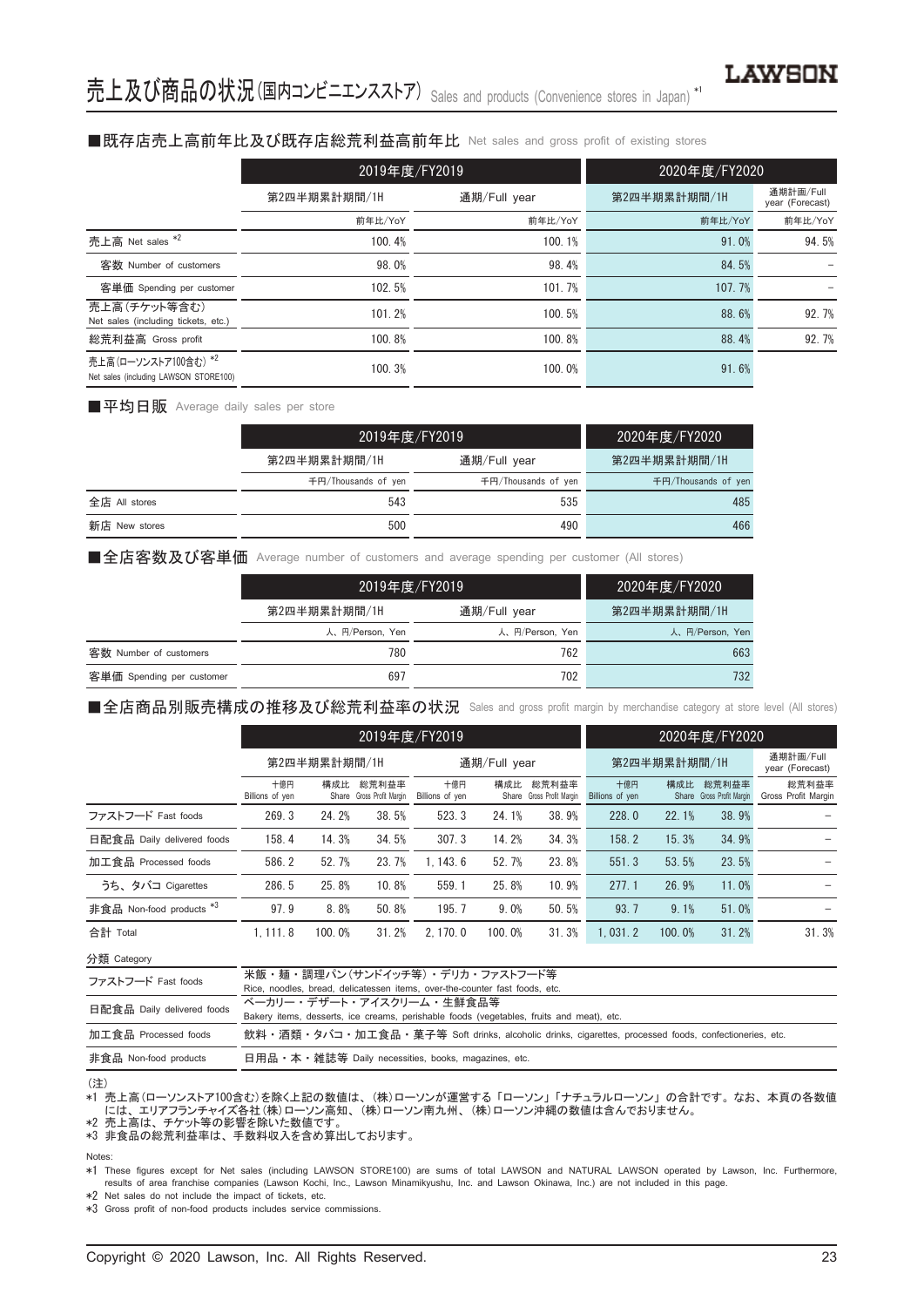#### ■酒・タバコ取扱店及び24時間営業店舗数 Liquor-licensed, cigarette-licensed and 24-hour operating stores \*1

|                                  |              | 2019年度/FY2019       |              | 2020年度/FY2020       |              |                     |  |
|----------------------------------|--------------|---------------------|--------------|---------------------|--------------|---------------------|--|
|                                  | 第2四半期累計期間/1H |                     | 通期/Full year |                     | 第2四半期累計期間/1H |                     |  |
|                                  | 店/Store      | 総店舗数に占める割合<br>Share | 店/Store      | 総店舗数に占める割合<br>Share | 店/Store      | 総店舗数に占める割合<br>Share |  |
| 酒取扱店 Liquor-licensed stores      | 13.357       | 96.4%               | 13.066       | 96.2%               | 13.385       | 96.2%               |  |
| タバコ取扱店 Cigarette-licensed stores | 13.032       | 94.1%               | 12.801       | 94.2%               | 13.144       | 94.4%               |  |
| 24時間営業店 24-hour operating stores | 13.057       | 94.2%               | 12.647       | 93.1%               | 12.831       | 92.2%               |  |

#### ■収納代行業務の状況 (全店) Third party bill settlement (All stores) \*1

|                           | 2019年度/FY2019                       |         |                                     |         | 2020年度/FY2020                       |         |
|---------------------------|-------------------------------------|---------|-------------------------------------|---------|-------------------------------------|---------|
|                           | 第2四半期累計期間/1H                        |         | 通期/Full year                        |         | 第2四半期累計期間/1H                        |         |
|                           | 百万円、百万件<br>Millions of yen, million | 前年比/YoY | 百万円、百万件<br>Millions of yen, million | 前年比/YoY | 百万円、百万件<br>Millions of yen, million | 前年比/YoY |
| 収納金額 Transaction amount   | 1.387.860                           | 105.4%  | 2.498.711                           | 103.6%  | 1.383.716                           | 99.7%   |
| 取扱件数 Number of settlement | 114.2                               | 100.7%  | 214.6                               | 99.7%   | 113.2                               | 99.2%   |

#### ■国内コンビニエンスストア事業 グループ全店売上高 Total sales of convenience store business in Japan

|                          | 2019年度/FY2019       |         |                     |         | 2020年度/FY2020       |         |
|--------------------------|---------------------|---------|---------------------|---------|---------------------|---------|
|                          | 第2四半期累計期間/1H        |         | 通期/Full year        |         | 第2四半期累計期間/1H        |         |
|                          | 百万円/Millions of yen | 前年比/YoY | 百万円/Millions of yen | 前年比/YoY | 百万円/Millions of yen | 前年比/YoY |
| 単体 Non-consolidated *2   | 1.176.721           | 103.8%  | 2.296.156           | 102.7%  | 1.091.898           | 92.8%   |
| グループ会社 Group company *2  | 77.638              | 101.7%  | 151.312             | 101.0%  | 47.187              | 60.8%   |
| チケット等取扱高 Tickets etc. *3 | 189.608             | 110.1%  | 372.601             | 105.5%  | 138, 113            | 72.8%   |
| 合計 Total                 | 1.443.967           | 104.5%  | 2.820.070           | 103.0%  | 1.277.199           | 88.5%   |

(注)

\*1 上記の数値は、 (株)ローソンが運営する 「ローソン」 「ナチュラルローソン」 「ローソンストア100」 の合計です。

\*2 グループ会社は、 (株)ローソン高知、 (株)ローソン南九州、 (株)ローソン沖縄の運営する店舗の売上高を合計しております。 なお、 2020年3月1日付(株)ローソン山陰の吸収合併に伴い、 2019年度に(株)ローソン山陰が運営していた店舗の売上高はグループ会社に含め、 2020年度の当該店舗の売上高は単体に含みます。

\*3 チケット等取扱高は、 当社グループの運営する国内のコンビニエンスストア事業全て(単体及びグループ会社を含む)の取扱高を合計しております。

Notes:

\*2 For group company, it is a total sales of stores oprerated by Lawson Kochi, Inc., Lawson Minamikyushu, Inc. and Lawson Okinawa, Inc. Due to the merger with Lawson Sanin, Inc. on March 1, 2020, total sales of stores operated by Lawson Sanin, Inc. in fiscal year 2019 is included in Group Company

while a total sales of those stores in fiscal year 2020 is inclueded in Non-consolidated. \*3 For tickets and others gross sale, it is a total gross sales of convenience store business in Japan (including non-consolidated and group companies) operated by

Lawson group.

<sup>\*1</sup> These figures are sums of total LAWSON, NATURAL LAWSON and LAWSON STORE100 operated by Lawson, Inc.